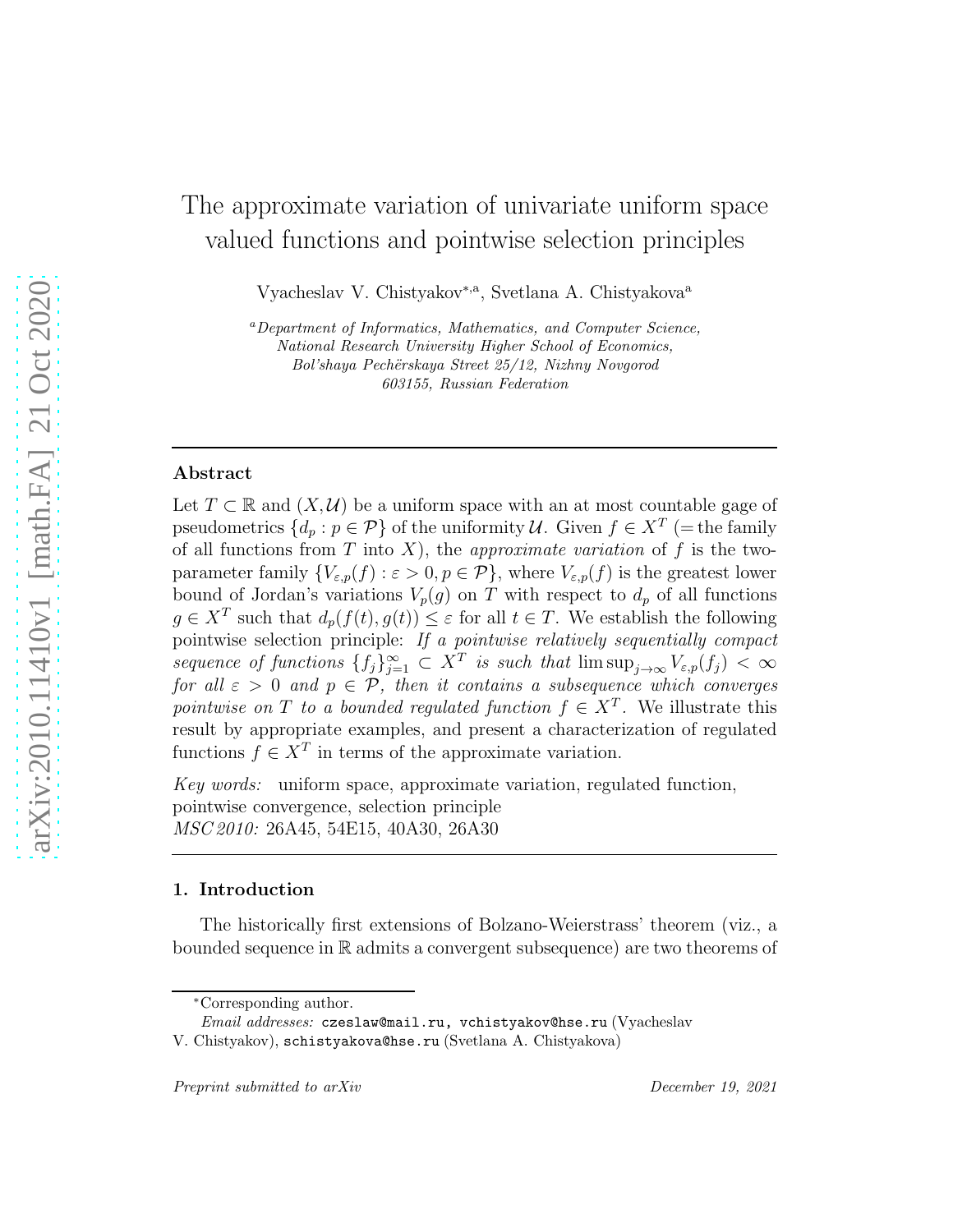Helly  $[23]$  (cf. also  $[24, II.8.9–10]$ ,  $[28, VIII.4.2]$ ) for real monotone functions and for functions of bounded (Jordan) variation on  $I = [a, b]$ , convention-ally called Helly's selection principles.<sup>[1](#page-1-0)</sup> Their significant role in analysis and topology is well-known ([\[18](#page-22-2)], [\[24\]](#page-22-1), [\[26\]](#page-22-3), [\[28\]](#page-23-0), [\[31](#page-23-1)]). A vast literature already exists concerning generalizations of Helly's principles for various classes of functions ([\[6\]](#page-21-0), [\[7\]](#page-21-1), [\[8\]](#page-21-2), [\[11\]](#page-21-3), [\[14\]](#page-22-4), [\[15\]](#page-22-5), [\[16\]](#page-22-6), [\[21\]](#page-22-7), [\[27\]](#page-22-8), and references therein, mostly for metric space valued functions) as well as their applications in the theory of convergence of Fourier series, stochastic processes, Riemannand Lebesgue-Stieltjes integrals, optimization, set-valued analysis, generalized ODEs, modular analysis ([\[2\]](#page-21-4), [\[3](#page-21-5)], [\[5\]](#page-21-6), [\[7](#page-21-1)], [\[11\]](#page-21-3), [\[12](#page-22-9)], [\[17\]](#page-22-10), [\[25\]](#page-22-11), [\[30](#page-23-2)]).

The latter series of references above exhibits also an important role played by regulated functions in various areas of mathematics. Classically, a function  $f: I = [a, b] \to \mathbb{R}$  is said to be regulated provided the left limit  $f(t-0) \in \mathbb{R}$ exists at each point  $a < t \leq b$  and the right limit  $f(t+0) \in \mathbb{R}$  exists at each point  $a \leq t \leq b$ . It is well known that each regulated function on I is bounded, has at most a countable set of discontinuity points, and is the uniform limit of a sequence of step functions on I. Furthermore, there are different descriptions of regulated real and metric space valued functions ([\[2\]](#page-21-4), [\[5\]](#page-21-6), [\[8](#page-21-2)], [\[9\]](#page-21-7), [\[11](#page-21-3)], [\[14\]](#page-22-4), [\[16](#page-22-6)], [\[18\]](#page-22-2), [\[19\]](#page-22-12), [\[21](#page-22-7)], [\[22\]](#page-22-13), [\[25\]](#page-22-11), [\[27](#page-22-8)], [\[29\]](#page-23-3), [\[32\]](#page-23-4), [\[33](#page-23-5)]).[2](#page-1-1)

There is an explicit indication in the literature (e.g., [\[13\]](#page-22-14), [\[16](#page-22-6)]) of a certain conjunction of 'characterizations of regulated functions' and 'pointwise selection principles'. It can be formulated (heuristically, at present) as follows: if we have a characterization of regulated functions in certain *terms*, then, in the same terms, we may obtain a (Helly-type) pointwise selection principle, possibly outside the scope of regulated functions. This is demonstrated by the main results of this paper, Theorems [1](#page-5-0) and [2,](#page-6-0) as well.

The class of uniform spaces is 'situated' properly between the class of metric spaces and the class of topological spaces ([\[4\]](#page-21-8), [\[26](#page-22-3)]). Applications of uniform spaces outside topology seem to be not numerous (e.g.,  $[9]$ ,  $[10]$ , [\[32\]](#page-23-4), [\[33\]](#page-23-5)), and the most important of them being to topological groups  $([1], [4])$  $([1], [4])$  $([1], [4])$  $([1], [4])$  $([1], [4])$ . However, since uniform spaces can be described in terms of their gages of pseudometrics (see [\[26](#page-22-3)] and Section [2\)](#page-2-0), they form natural codomains (= ranges) for regulated functions and sequences of functions in selection principles. In fact, we may define oscillations of functions, uniform pseu-

<sup>&</sup>lt;sup>1</sup>We recall Helly's selection principle for monotone functions in Section [4.](#page-15-0)

<span id="page-1-1"></span><span id="page-1-0"></span><sup>&</sup>lt;sup>2</sup>In Section [2,](#page-2-0) we adopt a more general definition of regulated functions.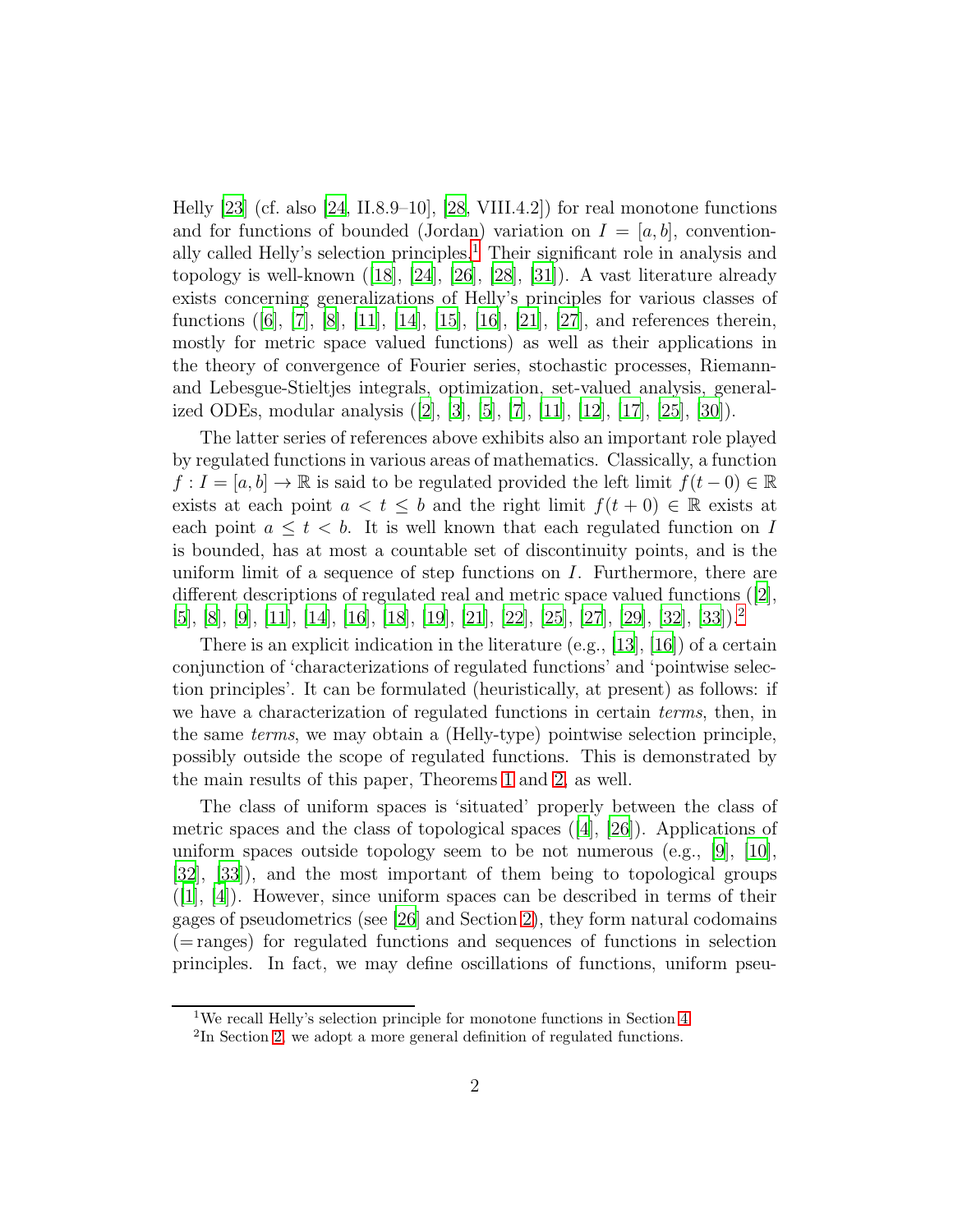dometrics, bounded functions, functions of bounded (Jordan) variation and regulated functions with respect to pseudometrics from the gage, pointwise and uniform convergences of sequences of functions valued in a uniform space.

The purpose of this paper is to present a new characterization of a uniform space valued univariate regulated functions and, on the basis of it, establish a pointwise selection principle in terms of the (new notion of) approximate variation for uniform space valued sequences of univariate functions. Further comments on the novelty of our results can be found in Section [2.](#page-2-0)

The paper is organized as follows. In Section [2,](#page-2-0) we present necessary definitions and our main results, Theorems [1](#page-5-0) and [2.](#page-6-0) In Section [3,](#page-6-1) we establish essential properties of the approximate variation (Lemmas [1](#page-7-0) and [2\)](#page-12-0), prove Theorem [1,](#page-5-0) and present illustrating examples including Dirichlet's function. In Section [4,](#page-15-0) we prove Theorem [2,](#page-6-0) show that its main assumption [\(2.2\)](#page-6-2) is necessary for the uniform convergence, but not necessary for the pointwise convergence of sequences of functions, and comment on the applicability of Theorem [2](#page-6-0) to sequences of non-regulated functions.

### <span id="page-2-0"></span>2. Definitions and main results

We begin by reviewing certain definitions and facts needed for our results.

Throughout the paper we assume (if not stated otherwise) that the pair  $(X, \mathcal{U})$  is a Hausdorff uniform space with the gage of pseudometrics  $\{d_p\}_{p\in\mathcal{P}}$ (on X) of the uniformity U for some index set  $\mathcal{P}$  (cf. [\[26](#page-22-3), Chapter 6]). For the reader's convenience, we describe this assumption in more detail  $(I)$ – $(IV)$ .

(I) Given  $p \in \mathcal{P}$ , the function  $d_p: X \times X \to [0, \infty)$  is a pseudometric on X, i.e., for all  $x, y, z \in X$ , it satisfies the three conditions:  $d_p(x, x) = 0$ ,  $d_p(y, x) = d_p(x, y)$ , and  $d_p(x, y) \leq d_p(x, z) + d_p(z, y)$  (triangle inequality).

(II) The family  $\{d_p\}_{p\in\mathcal{P}}$  of pseudometrics on X is the gage of the uniformity U for X if  $\{d_p\}_{p\in\mathcal{P}}$  is the family of all pseudometrics which are uniformly continuous on  $X \times X$  relative to the product uniformity derived from U. Recall ([\[26,](#page-22-3) Theorem 6.11]) that a pseudometric d on X is uniformly continuous on  $X \times X$  relative to the product uniformity if and only if the set  $U(d,\varepsilon) = \{(x,y) \in X \times X : d(x,y) < \varepsilon\}$  belongs to U for all  $\varepsilon > 0$ . The uniform space  $(X, \mathcal{U})$  is said to be *Hausdorff* if conditions  $x, y \in X$  and  $d_p(x, y) = 0$  for all  $p \in \mathcal{P}$  imply  $x = y$ .

(III) Every family  $\mathcal F$  of pseudometrics on X generates a uniformity  $\mathcal U$ (by [\[26,](#page-22-3) Theorem 6.15]). A direct description of the gage  $\{d_p\}_{p \in \mathcal{P}}$  of U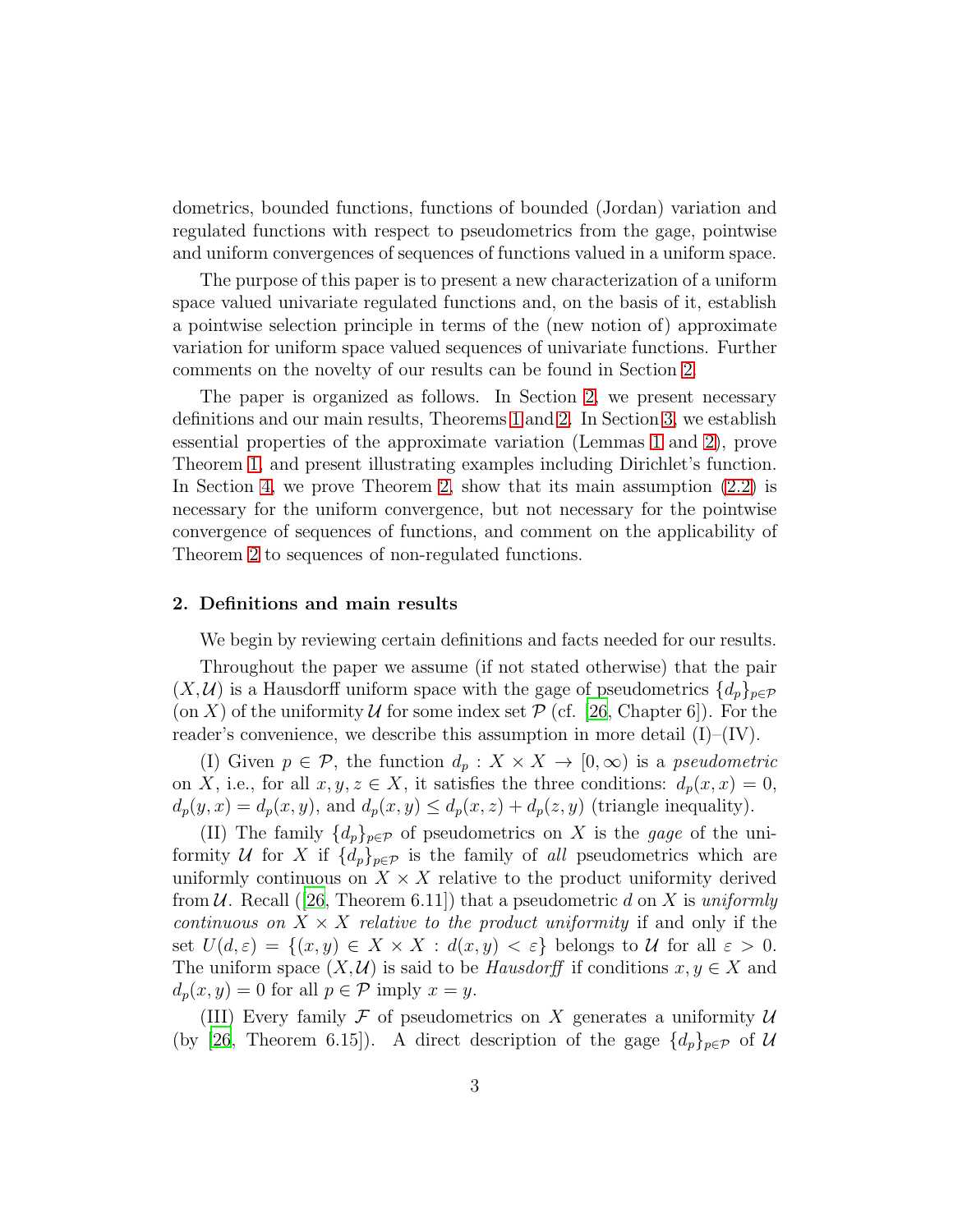generated by F is as follows ([\[26,](#page-22-3) Theorem 6.18]): the family  $\{U(d,\varepsilon)$ :  $d \in \mathcal{F}$  and  $\varepsilon > 0$  is a subbase for the uniformity  $\mathcal{U}$ ; thus, given a pseudometric d on X,  $d \in \{d_p\}_{p \in \mathcal{P}}$  if and only if, for each  $\varepsilon > 0$ , there are  $\delta > 0, n \in \mathbb{N}$  and  $p_1, \ldots, p_n \in \mathcal{P}$  such that  $\bigcap_{i=1}^n U(d_{p_i}, \delta) \subset U(d, \varepsilon)$ . Fur-thermore ([\[26,](#page-22-3) Theorem 6.19]), if  $\{d_p\}_{p\in\mathcal{P}}$  is the gage of  $\mathcal{U}$ , then the family  $\{U(d_p, \varepsilon) : p \in \mathcal{P} \text{ and } \varepsilon > 0\}$  is a base for the uniformity  $\mathcal{U}$  (i.e., for every  $U \in \mathcal{U}$  there are  $p \in \mathcal{P}$  and  $\varepsilon > 0$  such that  $U(d_p, \varepsilon) \subset U$ .

(IV) "Each concept which is based on the notion of a uniformity can be described in terms of a gage because each uniformity is completely determined by its gage" (cf.  $[26,$  Theorem 6.19]).

A particular case of a uniform space is a metric space  $(X, d)$  with metric d. The standard base of the uniformity U for X is the family  $\{U(d, \varepsilon) : \varepsilon > 0\},\$ where  $U(d, \varepsilon)$  is as in (II). The uniformity U has a countable base, e.g., the family  $\{U(d, 1/k) : k \in \mathbb{N}\}\$ . Two more examples are in order. First, the family  $\{U_\alpha : \alpha \in \mathbb{R}\}\$  with  $U_\alpha = \{(x, y) \in \mathbb{R} \times \mathbb{R} : x = y \text{ or } x > \alpha, y > \alpha\}$ is a base of a uniformity on  $\mathbb{R}$ . Second, let  $CB(X;\mathbb{R})$  be the family of all continuous bounded functions from a completely regular topological space X into R and, given  $p \in \mathcal{P} \equiv \text{CB}(X;\mathbb{R})$ , define  $d_p(x,y) = |p(x) - p(y)|$  for  $x, y \in X$ . The family  $\{d_p : p \in \mathcal{P}\}\$  generates a gage for a uniformity on X which is compatible with the topology on  $X$ . For more examples, we refer to [\[4](#page-21-8), [20](#page-22-15), [26,](#page-22-3) [34\]](#page-23-6).

For the sake of brevity, we often write X in place of  $(X, \mathcal{U})$ .

Given a nonempty set T (in what follows,  $T \subset \mathbb{R}$ ), we denote by  $X^T$ the family of all functions  $f: T \to X$  mapping T into X and equip it with (extended-valued) uniform pseudometrics

$$
d_{T,p}(f,g) = \sup_{t \in T} d_p(f(t), g(t)), \quad f, g \in X^T, \quad p \in \mathcal{P}.
$$

For  $p \in \mathcal{P}$ , the *oscillation of*  $f \in X^T$  with respect to pseudometric  $d_p$  is the quantity

$$
|f(T)|_p = \sup_{s,t \in T} d_p(f(s), f(t)) \in [0, \infty],
$$

also known as the  $d_p$ -diameter of the image  $f(T) = \{f(t) : t \in T\} \subset X$ . We denote by  $B_p(T;X) = \{f \in X^T : |f(T)|_p < \infty\}$  the family of all  $d_p$ -bounded functions, and by  $B(T; X) = \bigcap_{p \in \mathcal{P}} B_p(T; X)$ —the family of all bounded functions mapping  $T$  into  $X$ .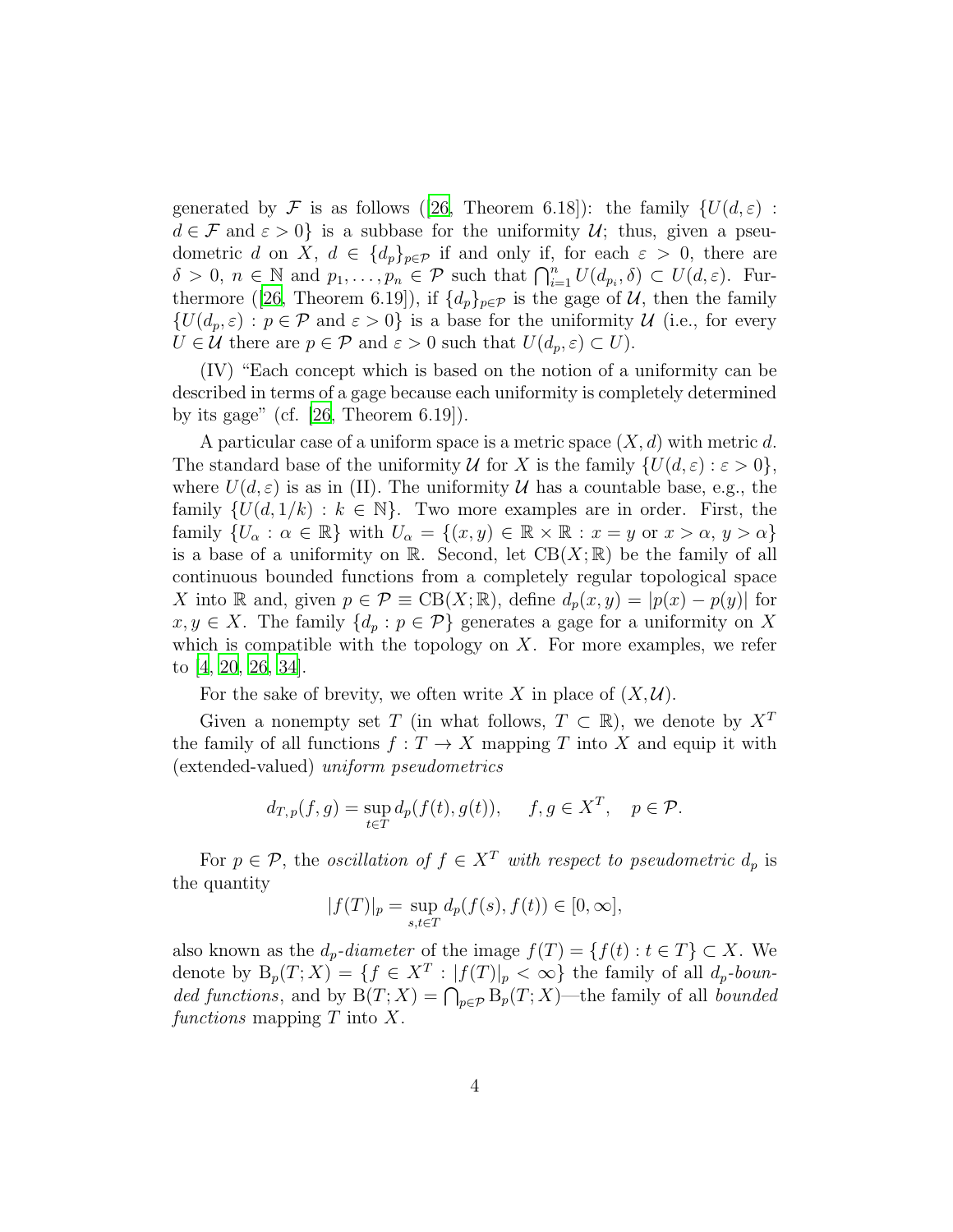Recall that a sequence of points  $\{x_j\} \equiv \{x_j\}_{j=1}^{\infty} \subset X$  converges in the uniform space X to an element  $x \in X$  (as  $j \to \infty$ ) if and only if  $d_p(x_j, x) \to 0$ as  $j \to \infty$  for all  $p \in \mathcal{P}$ . Since X is Hausdorff, the limit x is determined uniquely. A subset Y of the uniform space X is said to be *sequentially* compact (relatively sequentially compact) if each sequence of points from Y has a subsequence which converges in  $X$  to an element of  $Y$  (to an element of  $X$ , respectively).

Suppose we have a sequence of functions  $\{f_j\} \equiv \{f_j\}_{j=1}^{\infty} \subset X^T$  and  $f \in X^T$ . If  $p \in \mathcal{P}$ , we write: (a)  $f_j \to_p f$  on T if  $d_p(f_j(t), f(t)) \to 0$  as  $j \to \infty$  for all  $t \in T$ , and (b)  $f_j \rightrightarrows_p f$  on T if  $d_{T,p}(f_j, f) \to 0$  as  $j \to \infty$ . We denote by: (c)  $f_j \to f$  on T the pointwise (or everywhere) convergence of  $\{f_j\}$  to f, i.e.,  $f_j \rightarrow_p f$  on T for all  $p \in \mathcal{P}$ , and (d)  $f_j \Rightarrow f$  on T the uniform convergence of  $\{f_j\}$  to f, i.e.,  $f_j \rightrightarrows_p f$  on T for all  $p \in \mathcal{P}$ . Clearly, (d) implies (c), but not vice versa.

A sequence of functions  $\{f_j\} \subset X^T$  is said to be *pointwise relatively* sequentially compact on T if the set  $Y = \{f_i(t) : j \in \mathbb{N}\}\$ is relatively sequentially compact in X for all  $t \in T$ .

From now on, we assume that T is a nonempty subset of the reals  $\mathbb{R}$ .

Given  $f \in X^T$  and  $p \in \mathcal{P}$ , the (Jordan-type) variation of f with respect *to pseudometric*  $d_p$  *is the quantity (e.g., [\[6](#page-21-0)], [\[10\]](#page-21-9), [\[31\]](#page-23-1), [\[32](#page-23-4)])* 

$$
V_p(f,T) = \sup_{\pi} \sum_{i=1}^m d_p(f(t_i), f(t_{i-1})) \in [0, \infty],
$$

where the supremum is taken over all partitions  $\pi$  of T, i.e.,  $m \in \mathbb{N}$  and  $\pi = \{t_i\}_{i=0}^m \subset T$  such that  $t_{i-1} \leq t_i$  for all  $i = 1, 2, ..., m$ . We denote by  $BV_p(T;X) = \{f \in X^T : V_p(f,T) < \infty\}$  the family of all *functions* from T into X of bounded  $d_p$ -variation, and by  $BV(T; X) = \bigcap_{p \in \mathcal{P}} BV_p(T; X)$ —the family of all functions of bounded variation (or BV functions, for short).

The following definition is crucial for the whole subsequent material.

**Definition 1.** The *approximate variation* of a function  $f \in X^T$  is the twoparameter family  $\{V_{\varepsilon,p}(f,T): \varepsilon > 0 \text{ and } p \in \mathcal{P}\}\subset [0,\infty]$  of  $\varepsilon$ - $d_p$ -variations  $V_{\varepsilon,p}(f,T)$  of f, given for  $\varepsilon > 0$  and  $p \in \mathcal{P}$ , by

<span id="page-4-0"></span>
$$
V_{\varepsilon,p}(f,T) = \inf \left\{ V_p(g,T) : g \in BV_p(T;X) \text{ and } d_{T,p}(f,g) \le \varepsilon \right\} \tag{2.1}
$$

with the convention that inf  $\varnothing = \infty$ .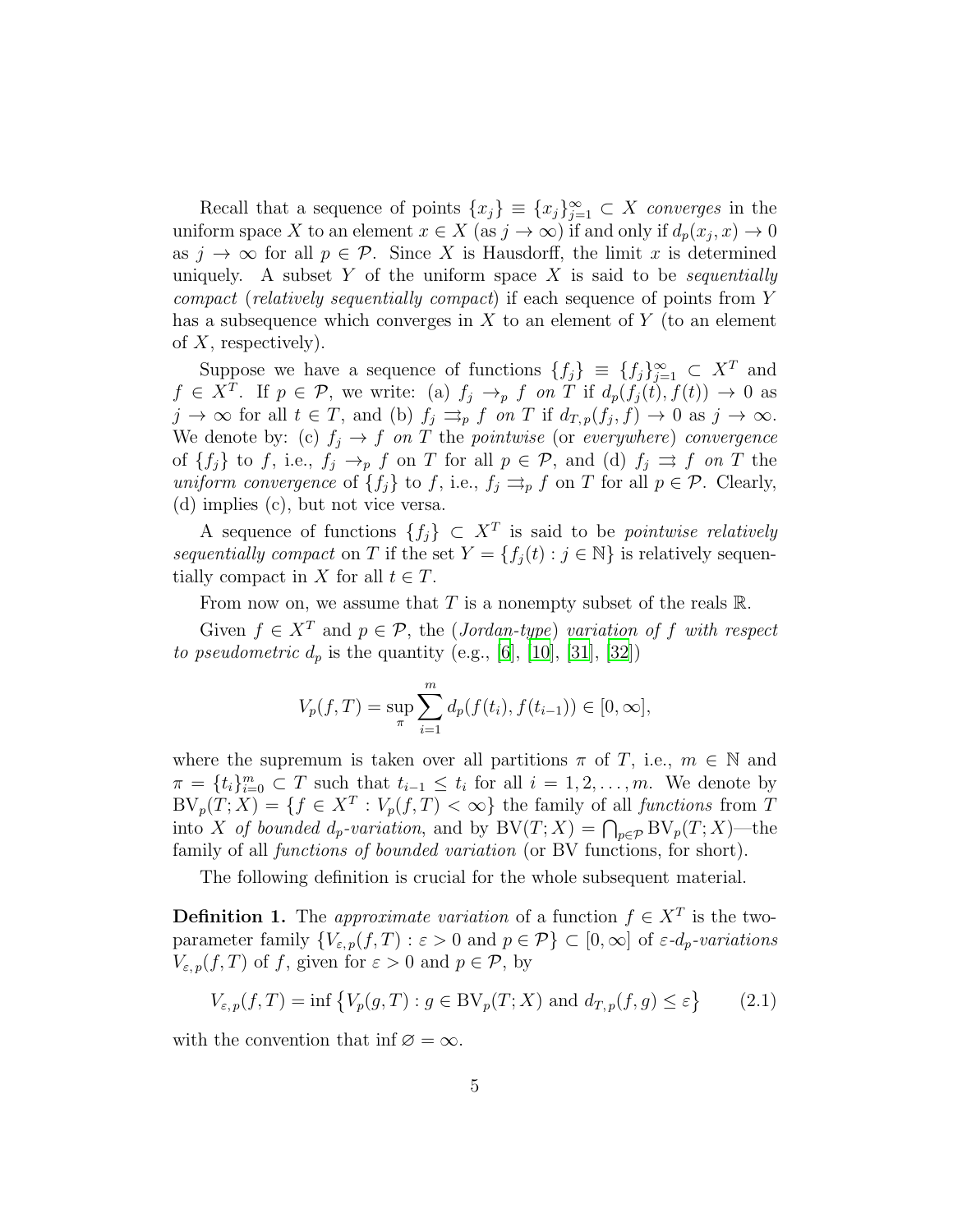The notion of  $\varepsilon$ -variation  $V_{\varepsilon}(f,T)$  of a function  $f \in X^T$  with  $T = [a, b]$ a closed interval in  $\mathbb{R}$  and  $X = \mathbb{R}^N$  was introduced by Fraňková [\[21,](#page-22-7) Definition 3.2. For any  $T \subset \mathbb{R}$  and a metric space  $(X, d)$ , this notion was considered and extended by the authors in [\[14,](#page-22-4) Sections 4 and 6], and the corresponding approximate variation was thoroughly studied by the first author in [\[13](#page-22-14)] (in particular, Example 3.10 from [\[13\]](#page-22-14) shows that the infimum in [\(2.1\)](#page-4-0) is in general not attained). The notion of  $\varepsilon$ -variation was also generalized by the authors for metric space valued bivariate functions in [\[15](#page-22-5)].

The notion of the approximate variation is useful in characterizing regulated metric space valued functions in the usual sense  $([13], [14], [21])$  $([13], [14], [21])$  $([13], [14], [21])$  $([13], [14], [21])$  $([13], [14], [21])$  $([13], [14], [21])$  $([13], [14], [21])$ . For our purposes, we adopt the following more general definition.

Given  $p \in \mathcal{P}$ , a function  $f \in X^T$  is said to be  $d_p$ -regulated on T (in symbols,  $f \in \text{Reg}_p(T; X)$  if it satisfies the  $d_p$ -Cauchy conditions at every left limit point of  $T$  and every right limit point of  $T$ . More explicitly, given  $\tau \in T$ , which is a left limit point for T (i.e.,  $T \cap (\tau - \delta, \tau) \neq \emptyset$  for all  $\delta > 0$ ), we have  $d_p(f(s), f(t)) \to 0$  as  $T \ni s, t \to \tau - 0$ , and similarly, given  $\tau' \in T$ , which is a *right limit point for* T (i.e.,  $T \cap (\tau', \tau' + \delta) \neq \emptyset$  for all  $\delta > 0$ ), we have  $d_p(f(s), f(t)) \to 0$  as  $T \ni s, t \to \tau' + 0$ . A function  $f \in X^T$  is said to be *regulated on* T if it is  $d_p$ -regulated on T for all  $p \in \mathcal{P}$ . We set  $\text{Reg}(T;X) = \bigcap_{p \in \mathcal{P}} \text{Reg}_p(T;X)$ . It is to be noted that a regulated function need not be bounded in general (for instance, the function  $f \in \mathbb{R}^T$ , given on the set  $T = [0, 1] \cup \{2 - (1/n) : n = 2, 3, \dots\}$  by  $f(t) = t$  for  $0 \le t \le 1$  and  $f(2-(1/n))=n$  for  $n=2,3,\ldots$ , is regulated on T in the above sense, but not bounded). In the case when  $T = I = [a, b]$  is a closed interval in R and X is complete we have:  $f \in \text{Reg}(I; X)$  if and only if the (left) limit of  $f(t)$ as  $t \to \tau - 0$  exists in X at each point  $\tau \in (a, b]$  and the (right) limit of  $f(t)$ as  $t \to \tau' + 0$  exists in X at each point  $\tau' \in [a, b)$  (cf. [\[10,](#page-21-9) Section 4]).

Our first result is a characterization of regulated functions in terms of the approximate variation (containing similar results from [\[14,](#page-22-4) equality (4.2)] and [\[21,](#page-22-7) Proposition 3.4] as particular cases):

<span id="page-5-0"></span>**Theorem 1.** Suppose  $\emptyset \neq T \subset \mathbb{R}$  and  $(X, \mathcal{U})$  is a Hausdorff uniform space. Given  $p \in \mathcal{P}$ ,  $\{f \in X^T : V_{\varepsilon,p}(f,T) < \infty \ \forall \varepsilon > 0\} \subset \text{Reg}_p(T;X)$ , and this inclusion turns into the equality for  $T = I = [a, b]$ . Consequently,

 $\text{Reg}(I;X) = \{f \in X^I : V_{\varepsilon,p}(f,I) < \infty \text{ for all } \varepsilon > 0 \text{ and } p \in \mathcal{P}\}.$ 

As it was already mentioned in the Introduction, there is a relationship between 'characterizations of regulated functions' and 'pointwise selection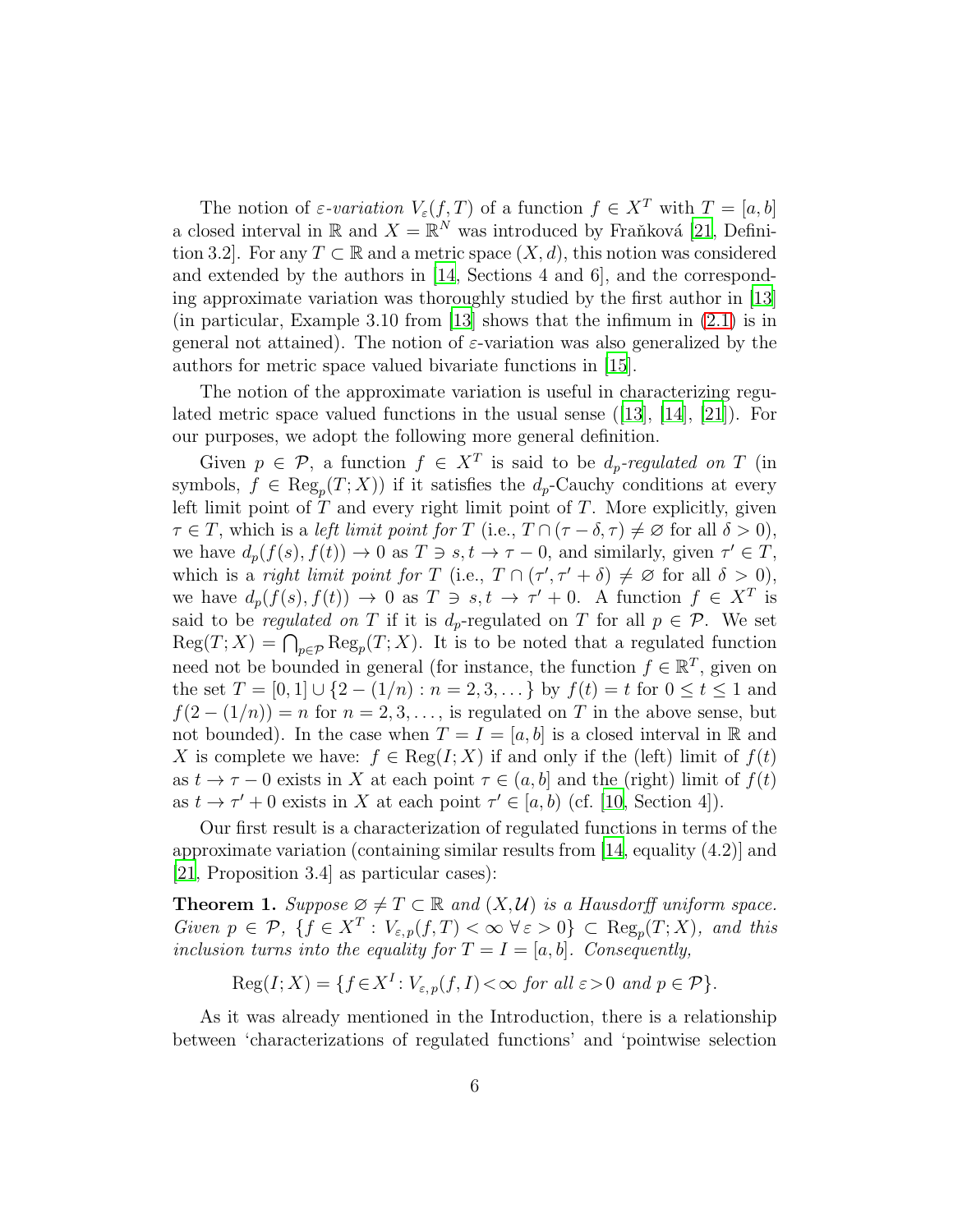principles'. The second main result is a pointwise selection principle for uniform space valued functions in terms of the approximate variation:

<span id="page-6-0"></span>**Theorem 2.** Suppose  $\emptyset \neq T \subset \mathbb{R}$  and  $(X, \mathcal{U})$  is a Hausdorff uniform space with an at most countable gage of pseudometrics  $\{d_p\}_{p\in\mathcal{P}}$  of the uniformity  $\mathcal{U}$ . If  ${f_j \} \subset X^T$  is a pointwise relatively sequentially compact sequence of functions on T such that

<span id="page-6-2"></span>
$$
\limsup_{j \to \infty} V_{\varepsilon, p}(f_j, T) < \infty \quad \text{for all } \varepsilon > 0 \quad \text{and } p \in \mathcal{P}, \tag{2.2}
$$

then there is a subsequence of  $\{f_j\}$  which converges pointwise on  $T$  to a function  $f \in B(T; X) \cap \text{Reg}(T; X)$ .

The novelty of this theorem is threefold. First, functions  $f_j$  take their values in a uniform space, which (as it was seen earlier) is more general than a metric space. Second, condition [\(2.2\)](#page-6-2) is necessary for uniformly convergent sequences  $\{f_j\}$  (but not for pointwise convergent sequences  $\{f_j\}$ ). Third, Theorem [2](#page-6-0) may be applied to sequences  $\{f_i\}$  of non-regulated functions. These issues are addressed in Section [4.](#page-15-0)

## <span id="page-6-1"></span>3. Properties of the approximate variation

#### 3.1. Bounded functions and functions of bounded variation.

Given  $f, g \in X^T$ ,  $s, t \in T$ , and  $p \in \mathcal{P}$ , by the triangle inequality for  $d_p$ , we find

<span id="page-6-4"></span>
$$
d_{T,p}(f,g) \le |f(T)|_p + d_p(f(t),g(t)) + |g(T)|_p \tag{3.1}
$$

and

<span id="page-6-3"></span>
$$
d_p(f(s), f(t)) \le d_p(g(s), g(t)) + 2d_{T,p}(f, g)
$$
\n(3.2)

and so, the definition of the  $d_p$ -oscillation and  $(3.2)$  imply

<span id="page-6-5"></span>
$$
|f(T)|_p \le |g(T)|_p + 2d_{T,p}(f,g). \tag{3.3}
$$

By [\(3.1\)](#page-6-4) and [\(3.3\)](#page-6-5), we have  $d_{T,p}(f,g) < \infty$  for all  $f,g \in B_p(T;X)$  with  $p \in \mathcal{P}$ and, given a constant function  $c \in X^T$ ,  $B_p(T; X) = \{f \in X^T : d_{T,p}(f, c) < \infty\}$ for all  $p \in \mathcal{P}$ , and so,  $B(T; X) = \{f \in X^T : d_{T,p}(f, c) < \infty \text{ for all } p \in \mathcal{P}\}.$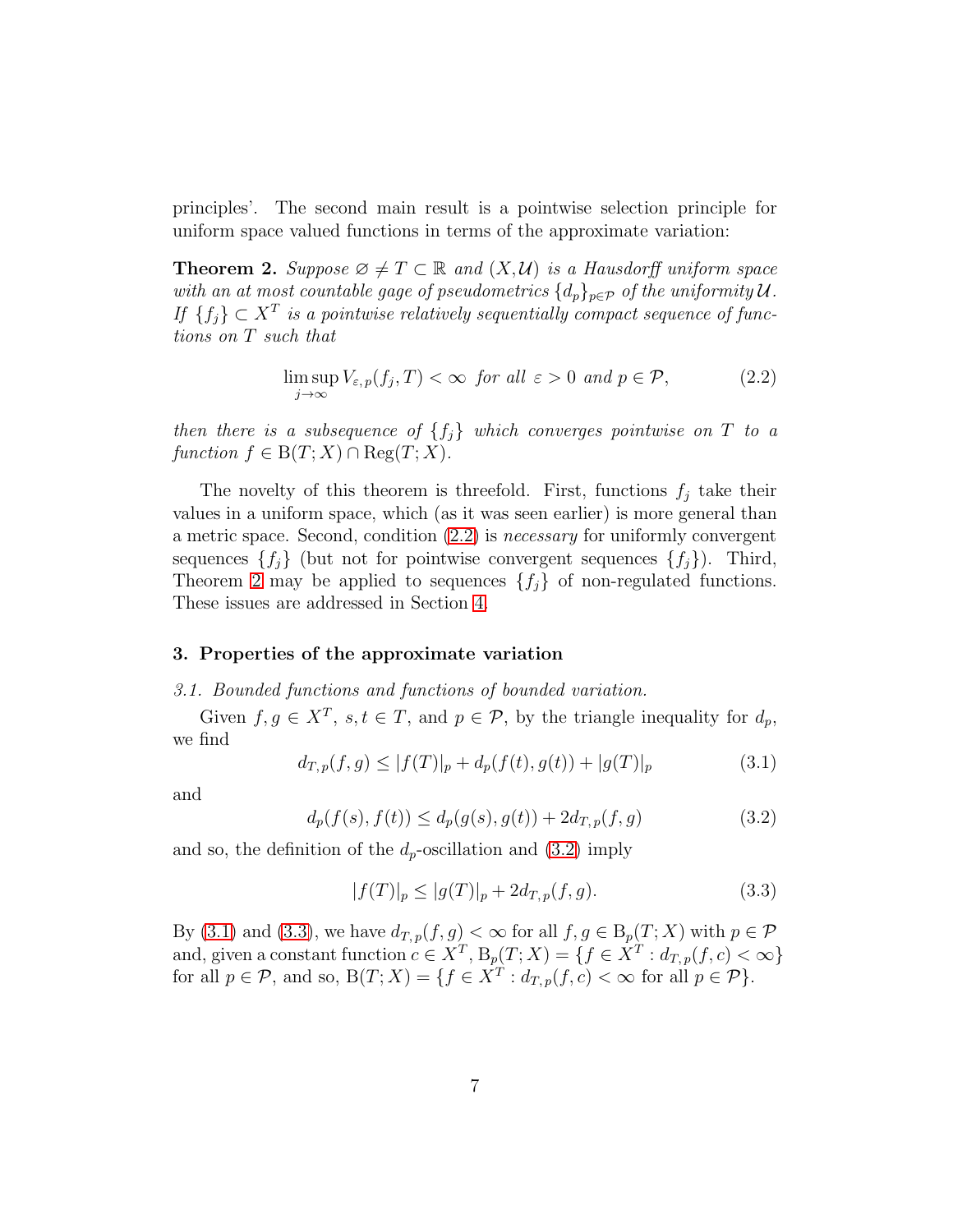Clearly,

<span id="page-7-3"></span>
$$
|f(T)|_p \le V_p(f, T) \quad \text{for all} \quad f \in X^T \quad \text{and} \quad p \in \mathcal{P}, \tag{3.4}
$$

and so,

$$
BV_p(T;X) \subset B_p(T;X) \quad \text{and} \quad BV(T;X) \subset B(T;X).
$$

Given  $f \in X^T$  and  $p \in \mathcal{P}$ , the functional  $V_p(\cdot, \cdot)$  has the following two properties: (i) additivity of  $V_p(f, \cdot)$  in the second variable (cf. [\[6](#page-21-0)], [\[12\]](#page-22-9)):

<span id="page-7-4"></span>
$$
V_p(f, T) = V_p(f, T \cap (-\infty, t]) + V_p(f, T \cap [t, \infty)) \text{ for all } t \in T; \quad (3.5)
$$

(ii) sequential *lower semicontinuity* of  $V_p(\cdot, T)$  in the first variable (cf. [\[10](#page-21-9)]):

<span id="page-7-2"></span>if 
$$
\{f_j\} \subset X^T
$$
 and  $f_j \to_p f$  on T, then  $V_p(f, T) \le \liminf_{j \to \infty} V_p(f_j, T)$ . (3.6)

3.2. The approximate variation.

The essential properties of the approximate variation are gathered in

<span id="page-7-0"></span>**Lemma 1.** Given  $f \in X^T$  and  $p \in \mathcal{P}$ , we have:

- (a) the function  $\varepsilon \mapsto V_{\varepsilon, p}(f, T) : (0, \infty) \to [0, \infty]$  is nonincreasing, and so,  $V_{\varepsilon+0,p}(f,T) \leq V_{\varepsilon,p}(f,T) \leq V_{\varepsilon-0,p}(f,T)$  for all  $\varepsilon > 0;$ <sup>[3](#page-7-1)</sup>
- (b) if  $\varnothing \neq T_1 \subset T_2 \subset T$  and  $\varepsilon > 0$ , then  $V_{\varepsilon,p}(f,T_1) \leq V_{\varepsilon,p}(f,T_2);$
- (c)  $\lim_{\varepsilon \to +0} V_{\varepsilon,p}(f,T) = \sup_{\varepsilon > 0} V_{\varepsilon,p}(f,T) = V_p(f,T);$
- (d)  $|f(T)|_p \leq V_{\varepsilon,p}(f,T) + 2\varepsilon$  for all  $\varepsilon > 0$ ;
- (e) if  $\varepsilon > 0$ ,  $t \in T$ ,  $T_t^- = T \cap (-\infty, t]$  and  $T_t^+ = T \cap [t, \infty)$ , then

$$
V_{\varepsilon,p}(f,T_t^-) + V_{\varepsilon,p}(f,T_t^+) \leq V_{\varepsilon,p}(f,T) \leq V_{\varepsilon,p}(f,T_t^-) + V_{\varepsilon,p}(f,T_t^+) + 2\varepsilon.
$$

**Proof.** (a) Suppose  $0 < \varepsilon_1 < \varepsilon_2$ . If  $g \in X^T$  and  $d_{T,p}(f,g) \leq \varepsilon_1$ , then  $d_{T,p}(f,g) \leq \varepsilon_2$ , and so, definition [\(2.1\)](#page-4-0) implies  $V_{\varepsilon_2,p}(f,T) \leq V_{\varepsilon_1,p}(f,T)$ .

(b) Since  $T_1 \subset T_2$ , we have  $d_{T_1,p}(f,g) \leq d_{T_2,p}(f,g)$  for all  $g \in X^T$ , whence, by definition [\(2.1\)](#page-4-0),  $V_{\varepsilon,p}(f,T_1) \leq V_{\varepsilon,p}(f,T_2)$ .

<span id="page-7-1"></span><sup>&</sup>lt;sup>3</sup>As usual,  $V_{\varepsilon+0,p}(f,T)$  and  $V_{\varepsilon-0,p}(f,T)$  are the limits from the right and from the left of the function  $\varepsilon \mapsto V_{\varepsilon, p}(f, T)$ , respectively.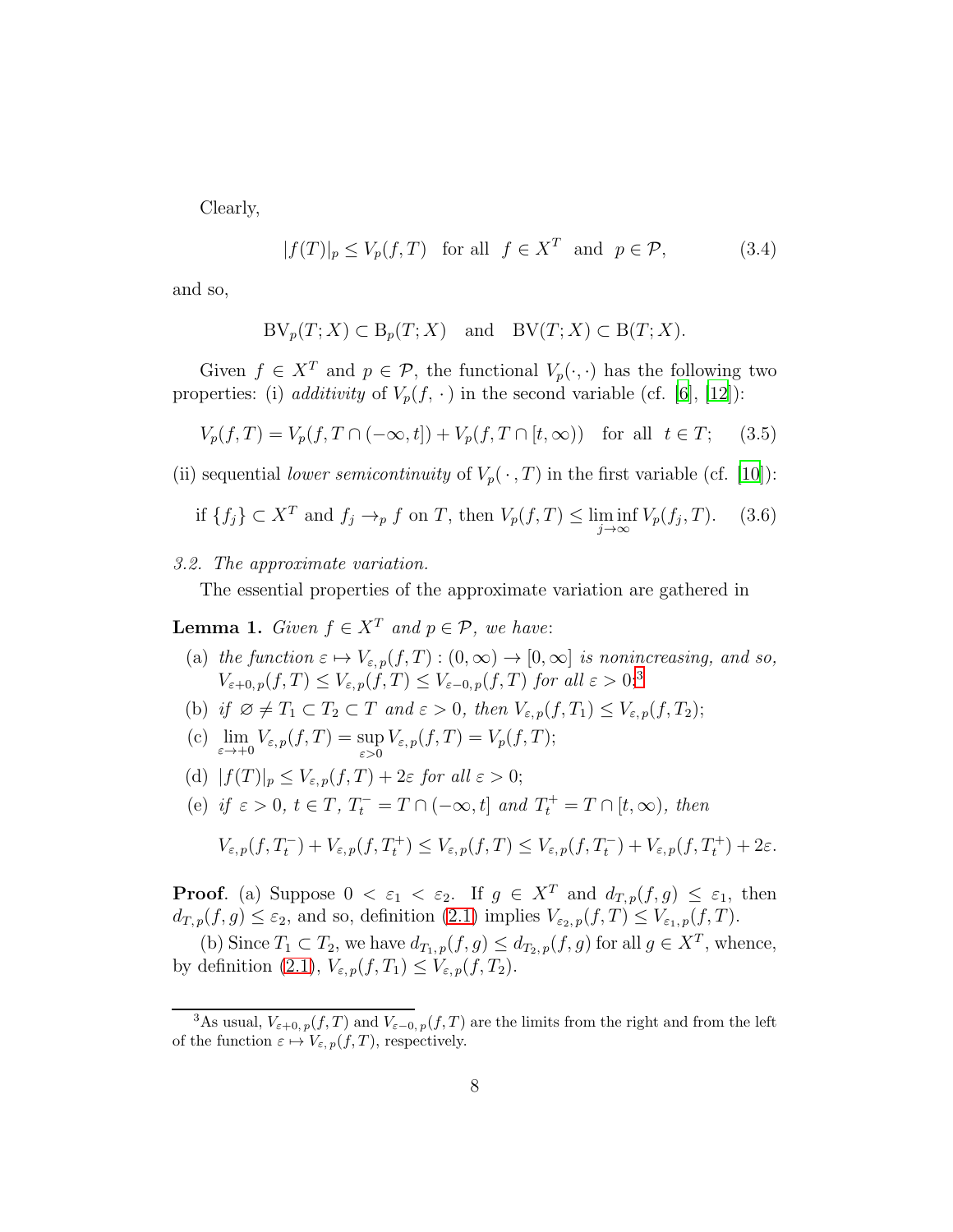(c) By (a), the quantity  $C_p = \lim_{\varepsilon \to 0} V_{\varepsilon,p}(f,T)$ , which actually is equal to  $\sup_{\varepsilon>0} V_{\varepsilon,p}(f,T)$ , is well-defined in  $[0,\infty]$ . Assume first that  $f \in BV_p(T;X)$ . By [\(2.1\)](#page-4-0),  $V_{\varepsilon,p}(f,T) \leq V_p(f,T)$  for all  $\varepsilon > 0$ , and so,  $C_p \leq V_p(f,T) < \infty$ . To prove the reverse inequality, we apply the definition of  $C_p$ : for every  $\eta > 0$ there is  $\delta = \delta(\eta) > 0$  such that  $V_{\varepsilon,p}(f,T) \leq C_p + \eta$  for all  $\varepsilon \in (0,\delta)$ . If  $\{\varepsilon_k\}_{k=1}^{\infty}$  is a sequence in  $(0, \delta)$  such that  $\varepsilon_k \to 0$  as  $k \to \infty$ , then, for every  $k \in \mathbb{N}$ , the definition of  $V_{\varepsilon_k, p}(f, T)$  yields the existence of  $g_k \in BV_p(T; X)$ such that  $d_{T,p}(f, g_k) \leq \varepsilon_k$  and  $V_p(g_k, T) \leq C_p + \eta$ . Since  $\varepsilon_k \to 0$ ,  $g_k \rightrightarrows_p f$ on T, hence  $g_k \rightarrow_p f$  on T, and so, by [\(3.6\)](#page-7-2),

$$
V_p(f,T) \le \liminf_{k \to \infty} V_p(g_k,T) \le C_p + \eta.
$$

By the arbitrariness of  $\eta > 0$ ,  $V_p(f, T) \leq C_p$ . Thus,  $C_p$  and  $V_p(f, T)$  are finite or not finite simultaneously, and  $C_p = V_p(f, T)$ , which proves (c).

(d) We may assume that  $\varepsilon > 0$  is such that  $V_{\varepsilon,p}(f,T)$  is finite. By defini-tion [\(2.1\)](#page-4-0), given  $\eta > 0$ , there is  $g = g_{\eta} \in BV_p(T; X)$  such that  $d_{T,p}(f, g) \leq \varepsilon$ and  $V_p(g,T) \leq V_{\varepsilon,p}(f,T) + \eta$ . Now, [\(3.3\)](#page-6-5) and [\(3.4\)](#page-7-3) imply

$$
|f(T)|_p\leq |g(T)|_p+2d_{T,p}(f,g)\leq V_p(g,T)+2\varepsilon\leq V_{\varepsilon,p}(f,T)+\eta+2\varepsilon,
$$

and the inequality in (d) follows due to the arbitrariness of  $n > 0$ .

(e) First, we prove the left-hand side inequality, in which we may assume that  $V_{\varepsilon,p}(f,T)$  is finite. By definition [\(2.1\)](#page-4-0), for every  $\eta > 0$  there is  $g =$  $g_{\eta} \in BV_p(T; X)$  such that  $d_{T,p}(f,g) \leq \varepsilon$  and  $V_p(g,T) \leq V_{\varepsilon,p}(f,T) + \eta$ . We set  $g^-(s) = g(s)$  for  $s \in T_t^-$  and  $g^+(s) = g(s)$  for  $s \in T_t^+$ , and note that  $g^-(t) = g(t) = g^+(t)$ . Since  $g^- \in BV_p(T_t^-; X)$ ,  $g^+ \in BV_p(T_t^+; X)$ ,

$$
d_{T_t^-,p}(f,g^-)\leq d_{T,p}(f,g)\leq \varepsilon\quad\text{and}\quad d_{T_t^+,p}(f,g^+)\leq d_{T,p}(f,g)\leq \varepsilon,
$$

definition [\(2.1\)](#page-4-0) implies  $V_{\varepsilon,p}(f,T_t^-) \leq V_p(g^-,T_t^-)$  and  $V_{\varepsilon,p}(f,T_t^+) \leq V_p(g^+,T_t^+),$ and so, by the additivity property [\(3.5\)](#page-7-4), we find

$$
V_{\varepsilon,p}(f,T_t^-) + V_{\varepsilon,p}(f,T_t^+) \le V_p(g^-,T_t^-) + V_p(g^+,T_t^+) = V_p(g,T_t^-) + V_p(g,T_t^+) = V_p(g,T) \le V_{\varepsilon,p}(f,T) + \eta \quad \text{for all } \eta > 0.
$$

This establishes the left-hand side inequality.

In order to prove the right-hand side inequality, we may assume that  $V_{\varepsilon,p}(f,T_t^-)$  and  $V_{\varepsilon,p}(f,T_t^+)$  are finite. Note that if  $T_t^-=\{t\}$ , then  $T_t^+=T$ , and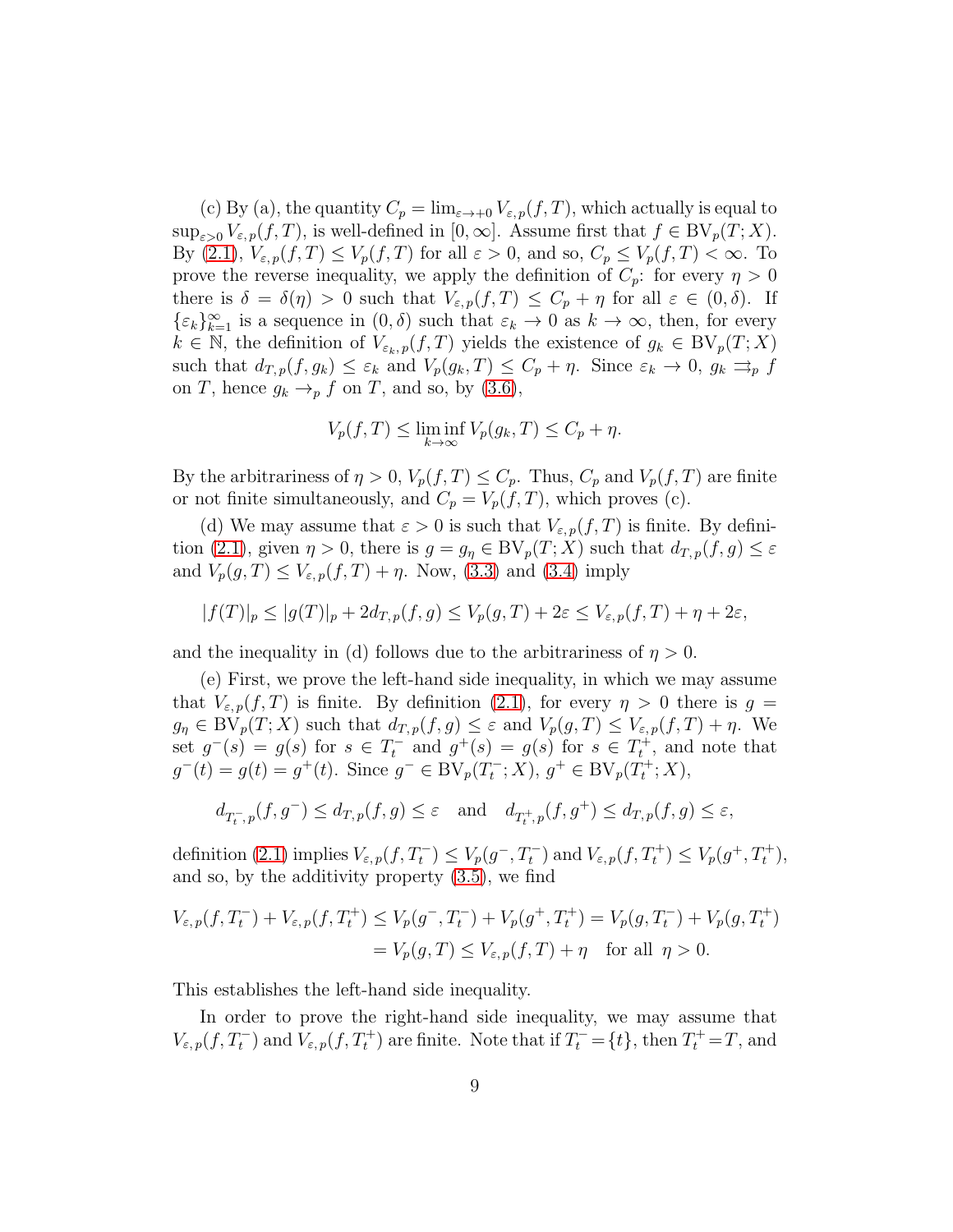if  $T_t^+ = \{t\}$ , then  $T_t^- = T$ ; in both these cases the inequality is clear. Assume that  $T_t^- \neq \{t\}$  and  $T_t^+ \neq \{t\}$ , so that  $T \cap (-\infty, t) \neq \emptyset$  and  $T \cap (t, \infty) \neq \emptyset$ . By definition [\(2.1\)](#page-4-0), for every  $\eta^{-} > 0$  and  $\eta^{+} > 0$  there are  $g^{-} \in BV_p(T_t^{-}; X)$ and  $g^+ \in BV_p(T_t^+; X)$  with the properties:  $d_{T_t^-,p}(f,g^-) \leq \varepsilon$ ,  $d_{T_t^+,p}(f,g^+) \leq \varepsilon$ ,  $V_p(g^-, T_t^-) \leq V_{\varepsilon,p}(f, T_t^-) + \eta^-$  and  $V_p(g^+, T_t^+) \leq V_{\varepsilon,p}(f, T_t^+) + \eta^+$ . Given  $x \in X$  (to be specified below), we define  $g \in BV_p(T; X)$  by

$$
g(s) = \begin{cases} g^-(s) & \text{if } s \in T \cap (-\infty, t), \\ x & \text{if } s = t, \\ g^+(s) & \text{if } s \in T \cap (t, \infty). \end{cases}
$$

Suppose that the following two inequalities are already established:

<span id="page-9-2"></span>
$$
V_p(g, T_t^-) \le V_p(g^-, T_t^-) + d_p(g(t), g^-(t))
$$
\n(3.7)

and

<span id="page-9-3"></span>
$$
V_p(g, T_t^+) \le V_p(g^+, T_t^+) + d_p(g(t), g^+(t)).
$$
\n(3.8)

By the additivity property [\(3.5\)](#page-7-4) of  $V_p(\cdot, \cdot)$ , these inequalities imply

<span id="page-9-0"></span>
$$
V_p(g, T) = V_p(g, T_t^-) + V_p(g, T_t^+)
$$
  
\n
$$
\leq V_{\varepsilon, p}(f, T_t^-) + \eta^- + d_p(x, g^-(t))
$$
  
\n
$$
+ V_{\varepsilon, p}(f, T_t^+) + \eta^+ + d_p(x, g^+(t)).
$$
\n(3.9)

Now, we put  $x = g^{-}(t)$  (by symmetry, we may have put  $x = g^{+}(t)$  as well). Since  $g = g^-$  on  $T_t^-$  and  $g = g^+$  on  $T \cap (t, \infty) \subset T_t^+$ , we get

<span id="page-9-1"></span>
$$
d_{T,p}(f,g) \le \max\left\{ d_{T_{t}^{-},p}(f,g^{-}), d_{T_{t}^{+},p}(f,g^{+}) \right\} \le \varepsilon. \tag{3.10}
$$

Noting that (cf. [\(3.9\)](#page-9-0))

$$
d_p(x, g^+(t)) = d_p(g^-(t), g^+(t)) \le d_p(g^-(t), f(t)) + d_p(f(t), g^+(t))
$$
  

$$
\le d_{T_{t,p}^-(g^-, f) + d_{T_{t,p}^+(f, g^+)} \le \varepsilon + \varepsilon = 2\varepsilon,
$$

we conclude from  $(2.1)$ ,  $(3.9)$  and  $(3.10)$  that

$$
V_{\varepsilon,p}(f,T) \le V_p(g,T) \le V_{\varepsilon,p}(f,T_t^-) + \eta^- + V_{\varepsilon,p}(f,T_t^+) + \eta^+ + 2\varepsilon,
$$

and the inequality in (e) follows due to the arbitrariness of  $\eta$ <sup>-</sup> > 0 and  $\eta$ <sup>+</sup> > 0.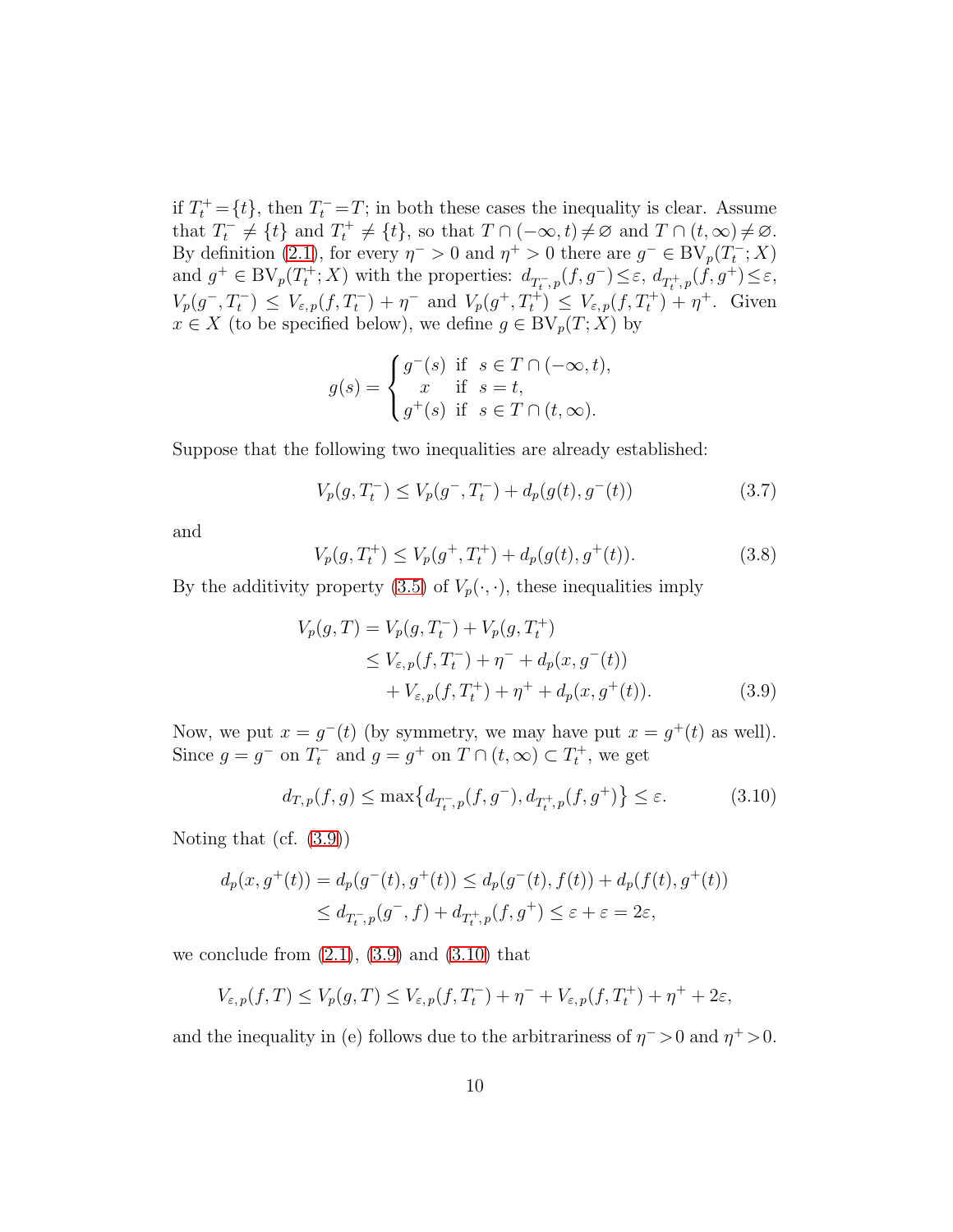It remains to establish [\(3.7\)](#page-9-2) (since [\(3.8\)](#page-9-3) is similar). Let  $\{t_i\}_{i=0}^m \subset T_t^-$  be a partition of  $T_t^-$ , i.e.,  $t_0 \le t_1 \le \ldots \le t_{m-1} < t_m = t$ . Since  $g(s) = g^-(s)$  for all  $s \in T$  with  $s < t$ , we have

$$
\sum_{i=1}^{m} d_p(g(t_i), g(t_{i-1})) = \sum_{i=1}^{m-1} d_p(g(t_i), g(t_{i-1})) + d_p(g(t_m), g(t_{m-1}))
$$
  
\n
$$
= \sum_{i=1}^{m-1} d_p(g^-(t_i), g^-(t_{i-1})) + d_p(g^-(t_m), g^-(t_{m-1}))
$$
  
\n
$$
+ d_p(g(t_m), g(t_{m-1})) - d_p(g^-(t_m), g^-(t_{m-1}))
$$
  
\n
$$
\leq V_p(g^-, T_t^-) + |d_p(g(t), g^-(t_{m-1})) - d_p(g^-(t), g^-(t_{m-1}))|
$$
  
\n
$$
\leq V_p(g^-, T_t^-) + d_p(g(t), g^-(t)),
$$

where the last inequality is due to the triangle inequality for  $d_p$ . Taking the supremum over all partitions of  $T_t^-$ , we obtain inequality [\(3.7\)](#page-9-2).  $\Box$ 

Remark 1. Inequalities in Lemma [1](#page-7-0) (e) are sharp (cf. [\[13,](#page-22-14) Example 3.2]).

## 3.3. Regulated functions and Dirichlet's function.

Now, we are in a position to prove Theorem [1.](#page-5-0)

**Proof of Theorem [1](#page-5-0).** Suppose  $p \in \mathcal{P}$ , and  $f \in X^T$  is such that  $V_{\varepsilon,p}(f,T)$ is finite for all  $\varepsilon > 0$ . Given  $\tau \in T$ , which is a left limit point for T, let us show that  $d_p(f(s), f(t)) \to 0$  as  $T \ni s, t \to \tau - 0$  (the arguments for  $\tau' \in T$ being a right limit point for T are similar). For any  $\varepsilon > 0$ , we define the  $\varepsilon$ - $d_p$ variation function by  $\varphi_{\varepsilon,p}(t) = V_{\varepsilon,p}(f,T_t^-), t \in T$ , where  $T_t^- = T \cap (-\infty, t]$ . By Lemma [1](#page-7-0)(b), given  $s, t \in T$  with  $s \leq t$  (and so,  $T_s^- \subset T_t^-$ ), we find

$$
0 \leq \varphi_{\varepsilon,p}(s) \leq \varphi_{\varepsilon,p}(t) \leq V_{\varepsilon,p}(f,T) < \infty,
$$

i.e.,  $\varphi_{\varepsilon,p} : T \to [0,\infty)$  is a bounded and nondecreasing function. Consequently, the left limit

$$
\lim_{T \ni t \to \tau - 0} \varphi_{\varepsilon, p}(t) = \sup_{t \in T \cap (-\infty, \tau)} \varphi_{\varepsilon, p}(t) \text{ exists in } [0, \infty).
$$

It follows that there is  $\delta = \delta(\varepsilon) > 0$  such that  $|\varphi_{\varepsilon, p}(t) - \varphi_{\varepsilon, p}(s)| < \varepsilon$  for all  $s, t \in T \cap (\tau - \delta, \tau)$ . Now, assume that  $s, t \in T \cap (\tau - \delta, \tau)$  are arbitrary such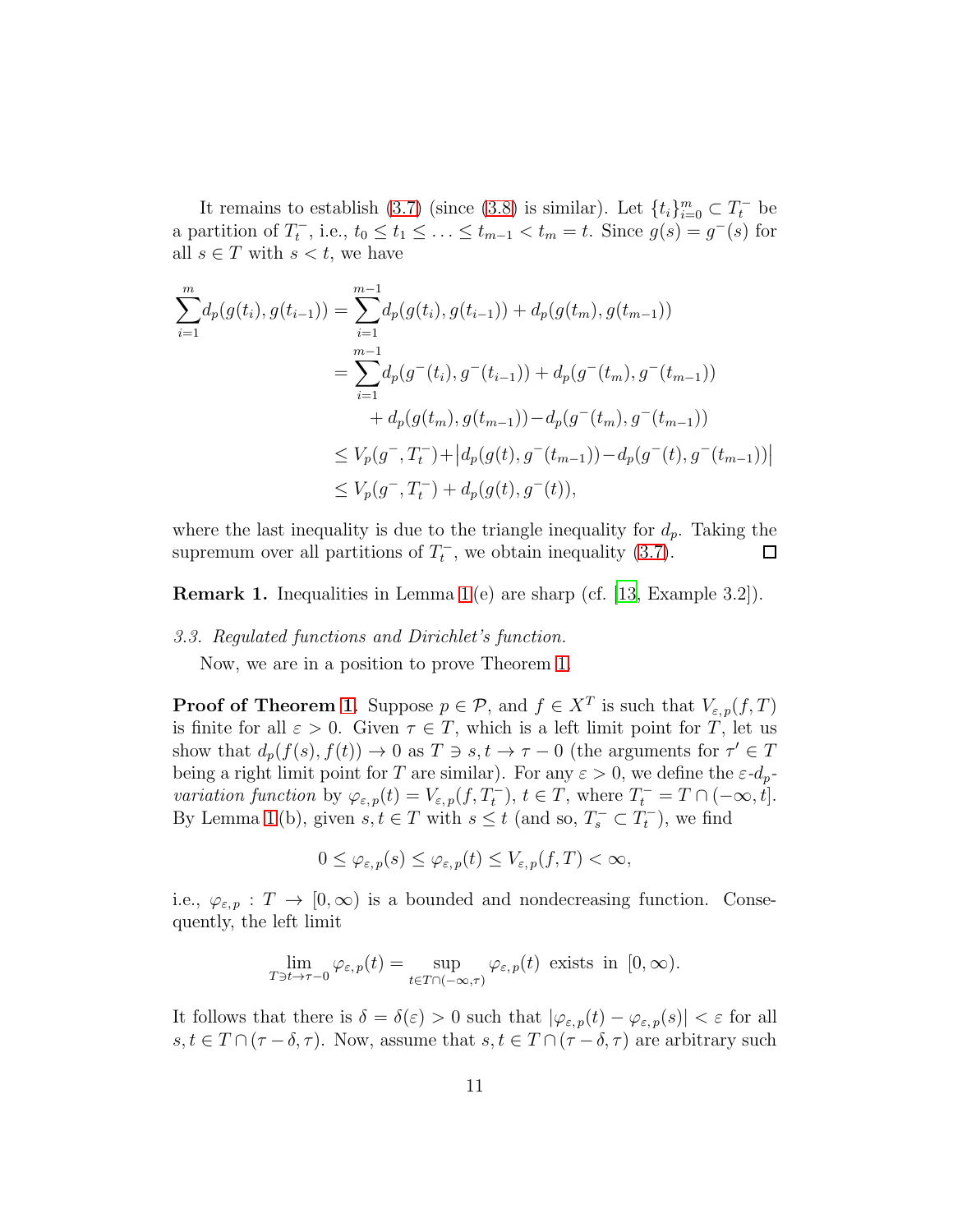that  $s < t$ . Lemma [1](#page-7-0)(e) (in which T is replaced by  $T_t^-$ , so that  $(T_t^-)_s^- = T_s^$ and  $(T_t^-)_s^+ = T \cap [s, t]$  for  $s \in T_t^-$ ) implies

$$
V_{\varepsilon,p}(f,T\cap[s,t])\leq V_{\varepsilon,p}(f,T_t^-)-V_{\varepsilon,p}(f,T_s^-)=\varphi_{\varepsilon,p}(t)-\varphi_{\varepsilon,p}(s)<\varepsilon.
$$

By the definition of  $V_{\varepsilon,p}(f,T \cap [s,t])$ , there is  $g = g_{\varepsilon,p} \in BV_p(T \cap [s,t];X)$ such that  $d_{T \cap [s,t], p}(f,g) \leq \varepsilon$  and  $V_p(g,T \cap [s,t]) \leq \varepsilon$ , and so, [\(3.2\)](#page-6-3) yields

$$
d_p(f(s), f(t)) \le d_p(g(s), g(t)) + 2d_{T \cap [s,t], p}(f, g) \le V_p(g, T \cap [s,t]) + 2\varepsilon \le 3\varepsilon.
$$

This completes the proof of the equality  $\lim_{T \ni s,t \to \tau-0} d_p(f(s), f(t)) = 0$ .

Suppose now that  $f \in \text{Reg}_p(I; X)$  with  $I = [a, b]$ . By virtue of [\[10](#page-21-9), Lemma [4](#page-11-0), there is a sequence of step functions<sup>4</sup>  ${g_j} \subset X<sup>I</sup>$  such that  $g_j \rightrightarrows_p f$ on I, and so, given  $\varepsilon > 0$ , there is  $j(\varepsilon) \in \mathbb{N}$  such that  $d_{I,p}(f, g_{j(\varepsilon)}) \leq \varepsilon$ . Since  $g_{j(\varepsilon)} \in BV_p(I;X)$ , definition  $(2.1)$  yields  $V_{\varepsilon,p}(f,I) \leq V_p(g_{j(\varepsilon)},I) < \infty$ , which was to be proved.  $\Box$ 

As an illustration of Theorem [1,](#page-5-0) we present an example.

**Example 1.** Let  $I = [a, b]$ ,  $x, y \in X$ ,  $x \neq y$ , and  $\mathbb Q$  be the set of all rational numbers. We denote by  $f = \mathcal{D}_{x,y} \in X^I$  the *Dirichlet function* given by

<span id="page-11-1"></span>
$$
\mathcal{D}_{x,y}(t) = x \text{ if } t \in I \cap \mathbb{Q}, \text{ and } \mathcal{D}_{x,y}(t) = y \text{ if } t \in I \setminus \mathbb{Q}. \tag{3.11}
$$

It is clearly seen that  $f \notin \text{Reg}(I; M)$ : in fact, since X is Hausdorff and  $x \neq y$ , there is  $p_0 \in \mathcal{P}$  such that  $d_{p_0}(x, y) > 0$ , and so, if, say,  $a < \tau \leq b$ , then for all  $\delta \in (0, \tau - a), s \in (\tau - \delta, \tau) \cap \mathbb{Q}$  and  $t \in (\tau - \delta, \tau) \setminus \mathbb{Q}$ , we have  $d_{p_0}(f(s), f(t)) = d_{p_0}(x, y) > 0$ , so that the limit of  $d_{p_0}(f(s), f(t))$  as  $I \ni s, t \to \tau - 0$  does not exist.

We claim that, for  $\varepsilon > 0$  and all  $p \in \mathcal{P}$  with  $d_p(x, y) > 0$ , we have

<span id="page-11-2"></span>
$$
V_{\varepsilon,p}(f,I) = \begin{cases} \infty & \text{if } \varepsilon < d_p(x,y)/2, \\ 0 & \text{if } \varepsilon \ge d_p(x,y) \end{cases}
$$
 (3.12)

(the value  $V_{\varepsilon,p}(f, I)$  for  $d_p(x, y)/2 \leq \varepsilon < d_p(x, y)$  depends on the structure of X such as generalized convexity, cf. [\[14](#page-22-4), Example 1]). In fact, if  $\varepsilon \geq d_p(x, y)$ ,

<span id="page-11-0"></span><sup>&</sup>lt;sup>4</sup>Recall that  $g \in X<sup>I</sup>$  is a *step function* if, for some partition  $a = t_0 < t_1 < t_2 < \ldots <$  $t_{m-1} < t_m = b$  of  $I = [a, b], g$  takes a constant value on each open interval  $(t_{i-1}, t_i)$ ,  $i = 1, 2, \ldots, m$ . Clearly,  $g \in BV_p(I; X)$  for all  $p \in \mathcal{P}$ .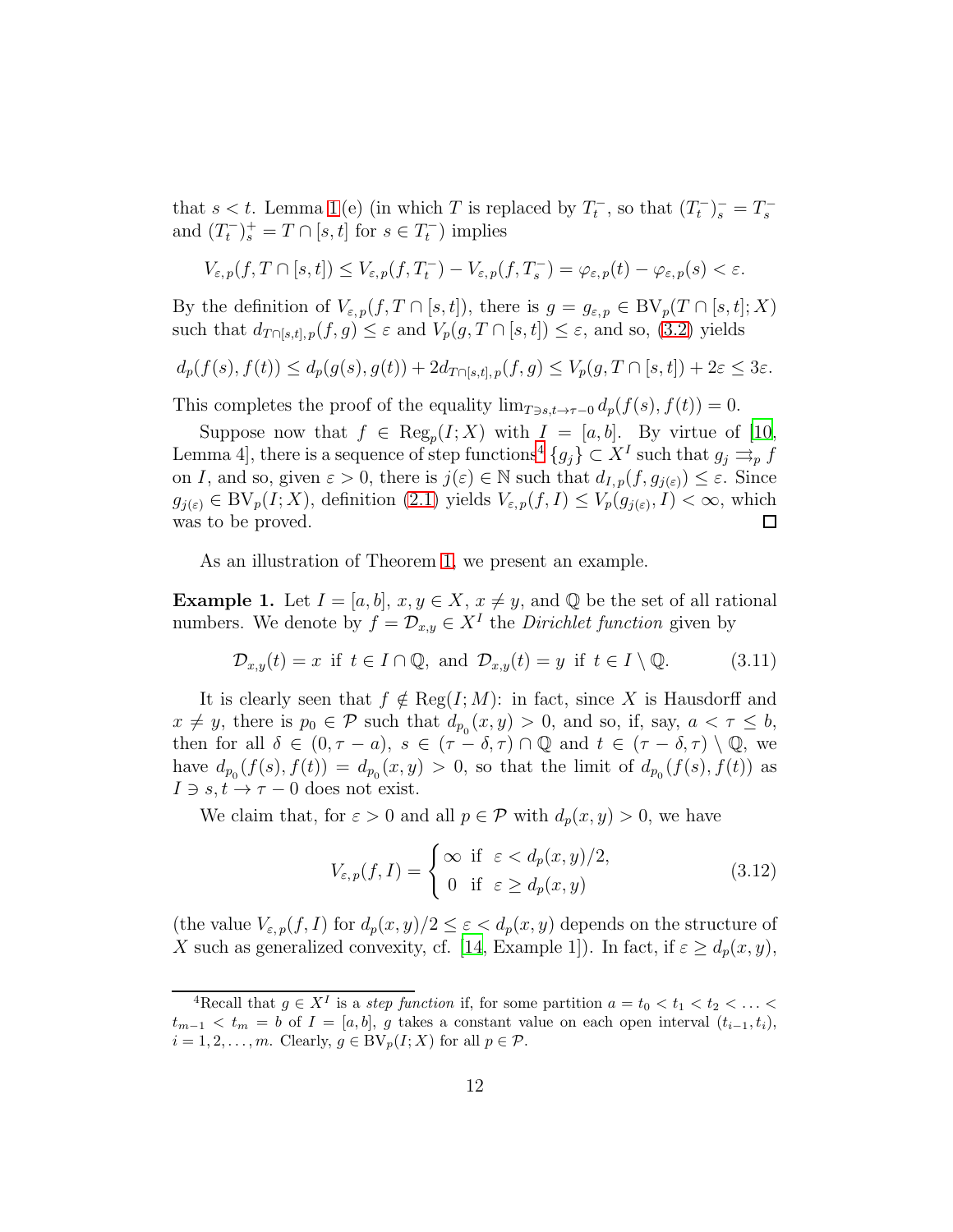we may set  $g(t) = x$  (or  $g(t) = y$ ) for all  $t \in I$ , so that  $d_{I,p}(f, g) = d_p(x, y) \leq \varepsilon$ and, by  $(2.1)$ ,  $0 \leq V_{\varepsilon,p}(f, I) \leq V_p(g, I) = 0$ . Suppose  $0 < \varepsilon < d_p(x, y)/2$ . We are going to show that  $V_p(g, I) = \infty$  for all  $g \in X^I$  with  $d_{I,p}(f, g) \leq \varepsilon$ , which, in accordance with [\(2.1\)](#page-4-0), will imply  $V_{\varepsilon,p}(f, I) = \inf \varnothing = \infty$ . Let  $m \in \mathbb{N}$  and  $a \leq t_0 < t_1 < t_2 < \ldots < t_{m-1} < t_m \leq b$  be a partition of  $I = [a, b]$  such that  $\{t_{2i}\}_{i=0}^m \subset I \cap \mathbb{Q}$  and  $\{t_{2i-1}\}_{i=1}^m \subset I \setminus \mathbb{Q}$ . Given  $i \in \{1, 2, ..., m\}$ , [\(3.2\)](#page-6-3) implies

$$
d_p(x,y) = d_p(f(t_{2i}), f(t_{2i-1})) \le d_p(g(t_{2i}), g(t_{2i-1})) + 2\varepsilon,
$$

whence, by the definition of  $V_p(g, I)$ ,

$$
V_p(g, I) \ge \sum_{i=1}^m d_p(g(t_{2i}), g(t_{2i-1})) \ge (d_p(x, y) - 2\varepsilon)m \quad \forall m \in \mathbb{N}.
$$

3.4. Uniform convergence vs. pointwise convergence.

The next lemma shows the interplay of the approximate variation and the uniform convergence.

<span id="page-12-0"></span>**Lemma 2.** Let  $\emptyset \neq T \subset \mathbb{R}$  and  $(X, \mathcal{U})$  be a Hausdorff uniform space. Suppose  $p \in \mathcal{P}, f \in X^T, \{f_j\} \subset X^T$ , and  $f_j \rightrightarrows_p f$  on T. We have:

(a) 
$$
V_{\varepsilon+0,p}(f,T) \leq \liminf_{j \to \infty} V_{\varepsilon,p}(f_j,T) \leq \limsup_{j \to \infty} V_{\varepsilon,p}(f_j,T) \leq V_{\varepsilon-0,p}(f,T), \varepsilon > 0;
$$

(b) if 
$$
V_{\varepsilon,p}(f_j,T) < \infty
$$
 for all  $\varepsilon > 0$  and  $j \in \mathbb{N}$ , then  $V_{\varepsilon,p}(f,T) < \infty$  for all  $\varepsilon > 0$ .

Proof. (a) Only the first and the last inequalities are to be established.

1. In order to prove the first inequality, we may assume (passing to a suitable subsequence of  $\{f_i\}$  if necessary) that its right-hand side is equal to  $C_p = \lim_{j \to \infty} V_{\varepsilon,p}(f_j, T) < \infty$ . Let  $\eta > 0$  be given arbitrarily. Then, there is  $j_0 = j_0(\eta) \in \mathbb{N}$  such that  $V_{\varepsilon,p}(f_j, T) \leq C_p + \eta$  for all  $j \geq j_0$ . By the definition of  $V_{\varepsilon,p}(f_j,T)$ , for every  $j \ge j_0$  there is  $g_j \in BV_p(T;X)$  (also depending on  $\eta$ and p) such that  $d_{T,p}(f_j,g_j) \leq \varepsilon$  and  $V_p(g_j,T) \leq V_{\varepsilon,p}(f_j,T) + \eta$ . Since  $f_j \rightrightarrows_p f$ on T, we find  $d_{T,p}(f_j, f) \to 0$  as  $j \to \infty$ , and so, there is  $j_1 = j_1(\eta) \in \mathbb{N}$  such that  $d_{T,p}(f_j, f) \leq \eta$  for all  $j \geq j_1$ . Taking into account that

$$
d_{T,p}(f,g_j) \leq d_{T,p}(f,f_j) + d_{T,p}(f_j,g_j) \leq \eta + \varepsilon \quad \text{for all } j \geq \max\{j_0,j_1\},
$$

and applying definition [\(2.1\)](#page-4-0), we get

 $V_{\eta+\varepsilon, p}(f,T) \leq V_p(g_j,T) \leq V_{\varepsilon, p}(f_j,T) + \eta \leq (C_p + \eta) + \eta = C_p + 2\eta.$ 

Passing to the limit as  $\eta \to +0$ , we arrive at  $V_{\varepsilon+0,p}(f,T) \leq C_p$ , which was to be proved.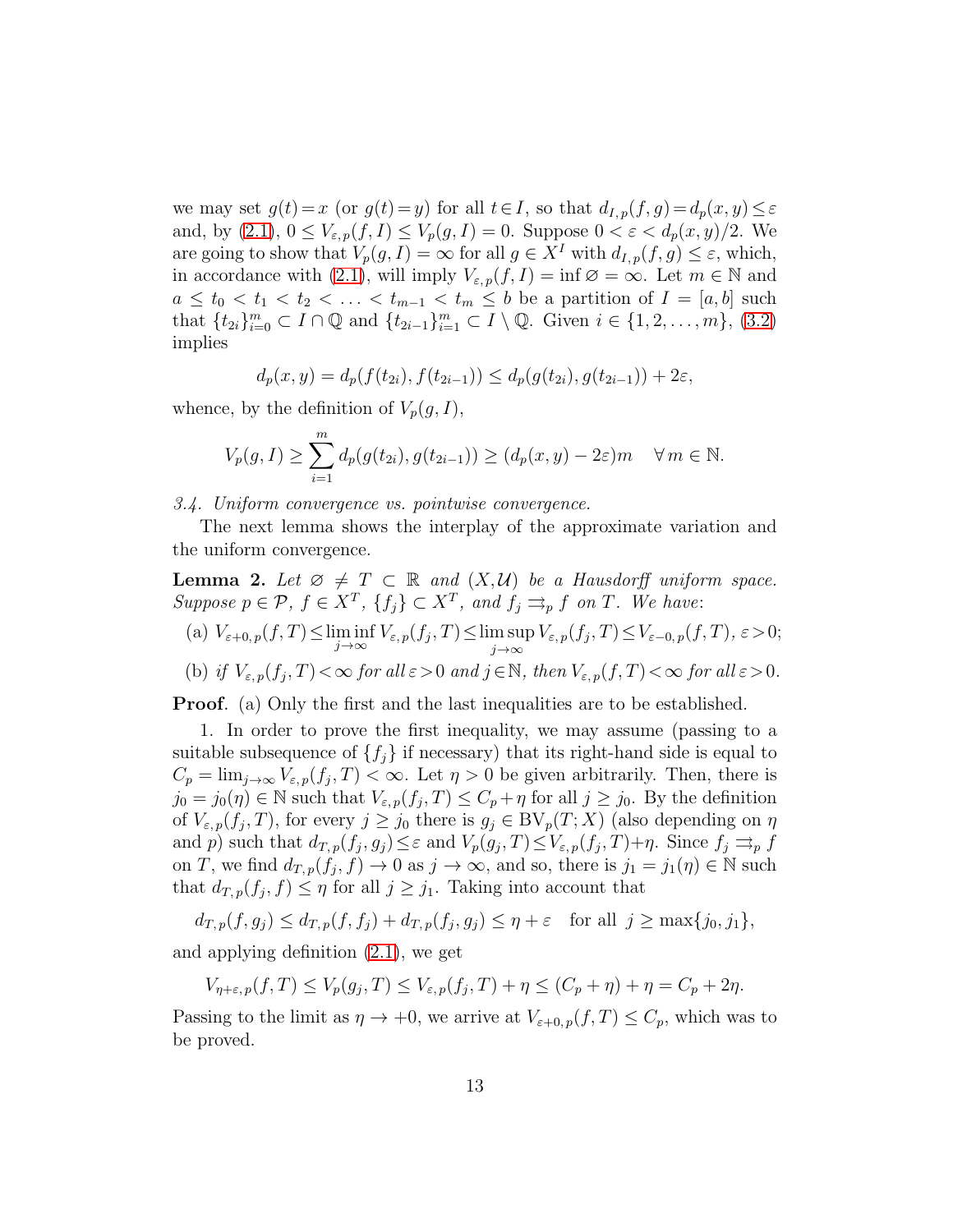2. To establish the third inequality in (a), we may assume (with no loss of generality) that  $V_{\varepsilon=0, p}(f, T)$  is finite. Given  $\eta > 0$ , there is  $\delta = \delta(\eta, \varepsilon) \in (0, \varepsilon)$ such that  $V_{\varepsilon',p}(f,T) \leq V_{\varepsilon-0,p}(f,T) + \eta$  for all  $\varepsilon' \in (\varepsilon-\delta,\varepsilon)$ . Since  $f_j \rightrightarrows_p f$  on T, for every  $\varepsilon' \in (\varepsilon - \delta, \varepsilon)$  there is  $j_0 = j_0(\varepsilon', \varepsilon) \in \mathbb{N}$  such that  $d_{T,p}(f_j, f) \leq$  $\varepsilon - \varepsilon'$  for all  $j \ge j_0$ . By the definition of  $V_{\varepsilon',p}(f,T)$ , given  $j \in \mathbb{N}$ , there is  $g_j \in BV_p(T; X)$  (also depending on  $\varepsilon'$  and p) such that  $d_{T,p}(f, g_j) \leq \varepsilon'$  and

$$
V_{\varepsilon',p}(f,T) \le V_p(g_j,T) \le V_{\varepsilon',p}(f,T) + (1/j).
$$

Hence,  $\lim_{j\to\infty} V_p(g_j,T) = V_{\varepsilon',p}(f,T)$ . Noting that, for all  $j \geq j_0$ ,

$$
d_{T,p}(f_j,g_j) \leq d_{T,p}(f_j,f) + d_{T,p}(f,g_j) \leq (\varepsilon - \varepsilon') + \varepsilon' = \varepsilon,
$$

we find from [\(2.1\)](#page-4-0) that  $V_{\varepsilon,p}(f_j,T) \leq V_p(g_j,T)$  for all  $j \geq j_0$ . Thus,

$$
\limsup_{j \to \infty} V_{\varepsilon, p}(f_j, T) \le \lim_{j \to \infty} V_p(g_j, T) = V_{\varepsilon', p}(f, T) \le V_{\varepsilon - 0, p}(f, T) + \eta.
$$

It remains to take into account the arbitrariness of  $\eta > 0$ .

(b) Let  $\varepsilon > 0$  and  $0 < \varepsilon' < \varepsilon$ . Given  $j \in \mathbb{N}$ , since  $V_{\varepsilon',p}(f_j,T) < \infty$ , defi-nition [\(2.1\)](#page-4-0) implies the existence of  $g_j \in BV_p(T; X)$  such that  $d_{T,p}(f_j, g_j) \leq \varepsilon'$ and  $V_p(g_j, T) \leq V_{\varepsilon', p}(f_j, T) + 1$ . Since  $f_j \rightrightarrows_p f$  on T, there is  $j_0 = j_0(\varepsilon, \varepsilon') \in \mathbb{N}$ such that  $d_{T,p}(f_{j_0}, f) \leq \varepsilon - \varepsilon'$ . Now, it follows from

$$
d_{T,p}(f,g_{j_0})\leq d_{T,p}(f,f_{j_0})+d_{T,p}(f_{j_0},g_{j_0})\leq (\varepsilon-\varepsilon')+ \varepsilon'=\varepsilon
$$

and definition [\(2.1\)](#page-4-0) that  $V_{\varepsilon,p}(f,T) \leq V_p(g_{j_0},T) \leq V_{\varepsilon',p}(f_{j_0},T) + 1 < \infty$ .  $\Box$ 

<span id="page-13-0"></span>A few comments and examples concerning Lemma [2](#page-12-0) are in order.

**Example [2](#page-12-0).** The left limit  $V_{\epsilon-0,p}(f,T)$  in Lemma 2(a) cannot in general be replaced by  $V_{\varepsilon,p}(f,T)$ . We demonstrate this in the case of a normed linear space  $(X, \|\cdot\|)$  equipped with the canonical metric  $d(x, y) = \|x - y\|$ ,  $x, y \in X$  (here we omit the subscript p in the notations  $d_T = d_{T,p}, V = V_p$ and  $V_{\varepsilon} = V_{\varepsilon,p}$ . Let  $T = I = [a, b]$  and  $\{x_j\}, \{y_j\} \subset X$  be two sequences such that  $||x_i - x|| \to 0$  and  $||y_i - y|| \to 0$  as  $j \to \infty$ , where  $x, y \in X$ ,  $x \neq y$ . If  $f_j = \mathcal{D}_{x_j, y_j}$ ,  $j \in \mathbb{N}$ , and  $f = \mathcal{D}_{x,y}$  are Dirichlet functions [\(3.11\)](#page-11-1) on *I*, then  $f_i \rightrightarrows f$  on *I*, because

$$
d_I(f_j, f) = \sup_{t \in I} ||f_j(t) - f(t)|| = \max\{||x_j - x||, ||y_j - y||\} \to 0 \text{ as } j \to \infty.
$$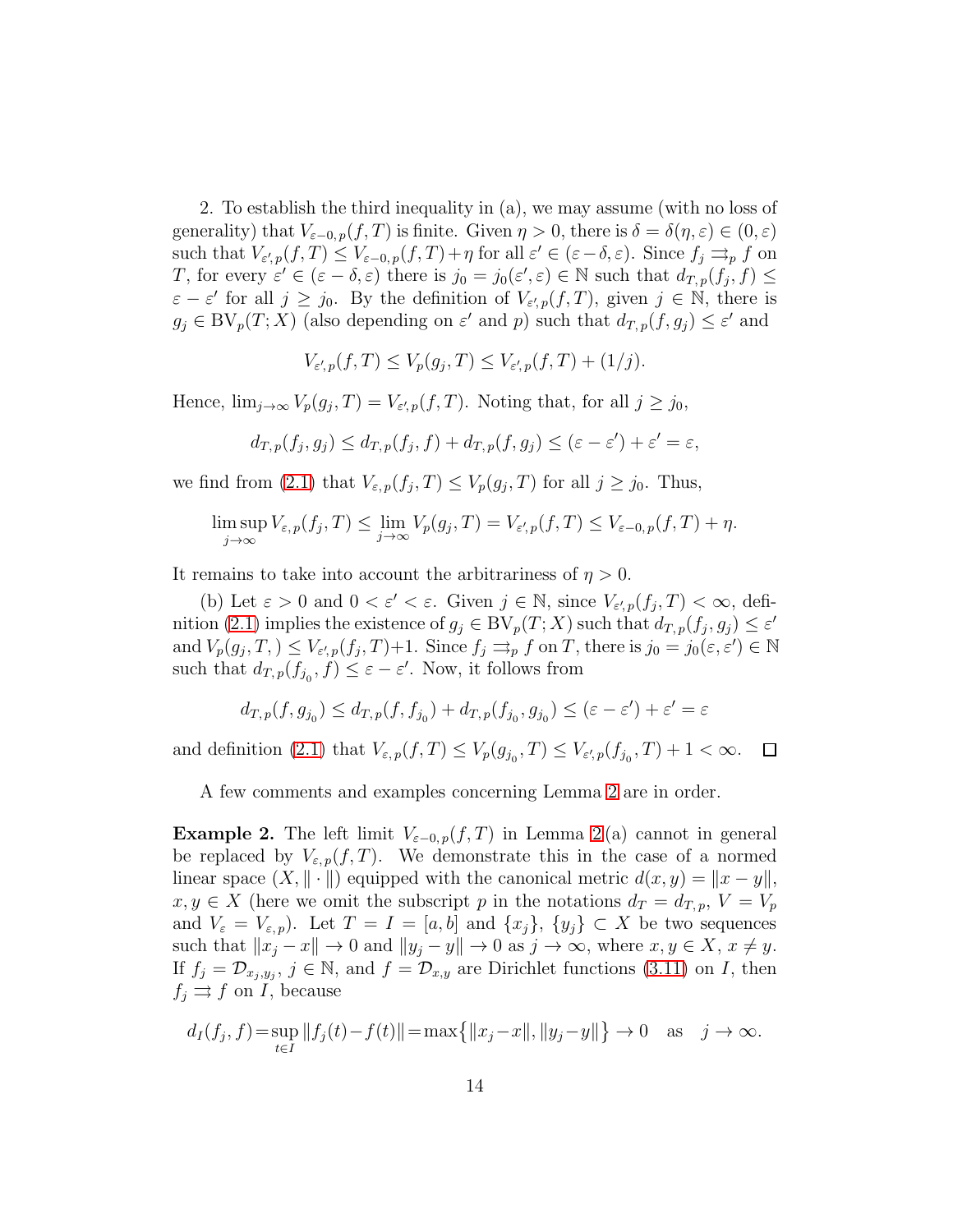According to [\(3.12\)](#page-11-2), the values  $V_{\varepsilon}(f, I)$  are given for  $\varepsilon > 0$  by

$$
V_{\varepsilon}(f, I) = \infty \text{ if } \varepsilon < \|x - y\|/2, \text{ and } V_{\varepsilon}(f, I) = 0 \text{ if } \varepsilon \ge \|x - y\|/2
$$

(note that if  $||x-y||/2 \leq \varepsilon < ||x-y||$ , we may set  $g(t) = (x+y)/2$  for all  $t \in I$ , which implies  $d_I(f, g) = ||x - y||/2 \le \varepsilon$ , and so,  $0 \le V_{\varepsilon}(f, I) \le V(g, I) = 0$ . Similarly, for (large)  $j \in \mathbb{N}$ ,

 $V_{\varepsilon}(f_j,I) = \infty$  if  $\varepsilon < ||x_j - y_j||/2$ , and  $V_{\varepsilon}(f_j,I) = 0$  if  $\varepsilon \ge ||x_j - y_j||/2$ .

Setting  $\varepsilon = ||x - y||/2$ , we find

$$
V_{\varepsilon+0}(f,I) = V_{\varepsilon}(f,I) = 0 < \infty = V_{\varepsilon-0}(f,I),
$$

whereas, if  $x_j = \alpha_j x$  and  $y_j = \alpha_j y$  with  $\alpha_j = 1 + (1/j), j \in \mathbb{N}$ , we get  $\varepsilon < \alpha_j ||x - y||/2 = ||x_j - y_j||/2$ , which implies  $V_{\varepsilon}(f_j, I) = \infty$  for all  $j \in \mathbb{N}$ , and so,  $\lim_{j\to\infty} V_{\varepsilon}(f_j,I) = \infty$ .

Example 3. In this example, we show that the right-hand side inequality in Lemma [2](#page-12-0)(a) does not hold in general if  $\{f_j\} \subset X^T$  converges to  $f \in X^T$ only pointwise on T. Suppose  $p_0 \in \mathcal{P}$  is such that  $C_{p_0} = \inf_{j \in \mathbb{N}} |f_j(T)|_{p_0} > 0$ and  $f = c$  (is a constant function) on T. Given  $0 < \varepsilon < C_{p_0}/2$  and  $j \in \mathbb{N}$ , Lemma [1](#page-7-0) (d) implies

$$
V_{\varepsilon, p_0}(f_j, T) \geq |f_j(T)|_{p_0} - 2\varepsilon \geq C_{p_0} - 2\varepsilon > 0 = V_{\varepsilon, p_0}(c, T) = V_{\varepsilon - 0, p_0}(f, T).
$$

More specifically, let  $x, y \in X$ ,  $x \neq y$ ,  $p_0 \in \mathcal{P}$  be such that  $d_{p_0}(x, y) > 0$ , and  $\{\tau_j\}_{j=1}^{\infty} \subset (a, b) \subset T = [a, b]$  be such that  $\tau_j \to a$  as  $j \to \infty$ . Defining  $f_j \in X^T$  by  $f_j(\tau_j) = x$  and  $f_j(t) = y$  if  $t \in T \setminus {\tau_j}$ , we get  $C_{p_0} = d_{p_0}(x, y) > 0$ and  $f_j \rightarrow_p c \equiv y$  on T for all  $p \in \mathcal{P}$ .

Note that the arguments above are not valid for the uniform convergence: in fact, if  $p \in \mathcal{P}$  and  $f_j \rightrightarrows_p f = c$  on T, then, by [\(3.3\)](#page-6-5),

$$
|f_j(T)|_p \le 2d_{T,p}(f_j, c) \to 0 \quad \text{as} \quad j \to \infty,
$$

<span id="page-14-0"></span>and so,  $C_p \equiv \inf_{j \in \mathbb{N}} |f_j(T)|_p = 0.$ 

**Example 4.** Lemma [2](#page-12-0)(b) is wrong for the pointwise convergence of  $\{f_i\}$ to f. To see this, let  $T = I = [a, b], x, y \in X, x \neq y$ , and, given  $j \in \mathbb{N}$ , define  $f_j \in X^I$  at  $t \in I$  by:  $f_j(t) = x$  if  $j! \cdot t$  is integer, and  $f_j(t) = y$  otherwise. Each  $f_j$  is a step function on I, so  $f_j \in \text{Reg}(I;X)$  and, hence, by Theorem [1,](#page-5-0)  $V_{\varepsilon,p}(f_j,I) < \infty$  for all  $\varepsilon > 0$  and  $p \in \mathcal{P}$ . Clearly,  $f_j$  converges (only) pointwise on I to the Dirichlet function  $f = \mathcal{D}_{x,y}$  from [\(3.11\)](#page-11-1), and so, by [\(3.12\)](#page-11-2),  $V_{\varepsilon,p}(f, I) = \infty$  for all  $p \in \mathcal{P}$  with  $d_p(x, y) > 0$  and  $0 < \varepsilon < d_p(x, y)/2$ .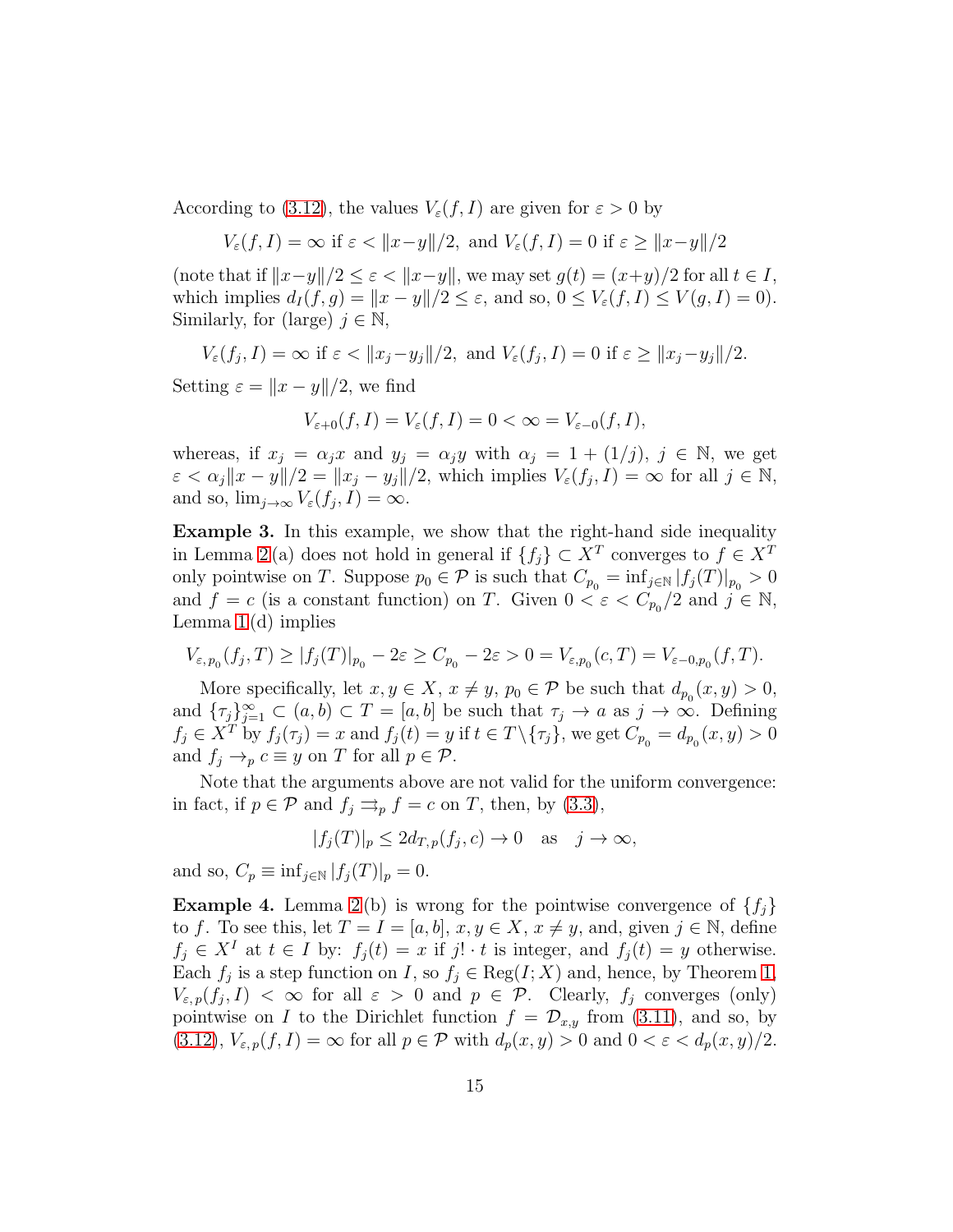#### <span id="page-15-0"></span>4. Proof of the main result

We denote by  $Mon(T; \mathbb{R}^+)$  the family of all bounded nondecreasing functions mapping T into  $\mathbb{R}^+ = [0, \infty)$  (where  $\mathbb{R}^+$  may be replaced by  $\mathbb{R}$ ). It is worthwhile to recall the classical Helly selection principle for an arbitrary set  $T \subset \mathbb{R}$  (cf. [\[7,](#page-21-1) Proof of Theorem 1.3]): a uniformly bounded sequence of functions from  $Mon(T;\mathbb{R})$  contains a subsequence which converges pointwise on T to a function from  $Mon(T;\mathbb{R})$ .

**Proof of Theorem [2](#page-6-0).** By Lemma [1](#page-7-0) (b), given  $\varepsilon > 0$ ,  $p \in \mathcal{P}$  and  $j \in \mathbb{N}$ , the  $\varepsilon$ -d<sub>p</sub>-variation function  $t \mapsto V_{\varepsilon,p}(f_j,T_t^-)$  is nondecreasing on T (recall that  $T_t^- = T \cap (-\infty, t]$  for  $t \in T$ ). By assumption [\(2.2\)](#page-6-2), for every  $\varepsilon > 0$  and  $p \in \mathcal{P}$ there are  $j^*(\varepsilon, p) \in \mathbb{N}$  and  $C(\varepsilon, p) > 0$  such that  $V_{\varepsilon, p}(f_j, T) \leq C(\varepsilon, p)$  for all natural  $j \geq j^*(\varepsilon, p)$ . Again by Lemma [1](#page-7-0)(b),

$$
V_{\varepsilon,p}(f_j,T_t^-) \le V_{\varepsilon,p}(f_j,T) \le C(\varepsilon,p) \quad \text{for all } t \in T \text{ and } j \ge j^*(\varepsilon,p),
$$

and so, the sequence of nondecreasing functions  $\{t \mapsto V_{\varepsilon,p}(f_j, T_t^{-})\}_{j=1}^{\infty}$  $\sum_{j=j^*(\varepsilon,p)}$  is uniformly bounded in  $t \in T$  by constant  $C(\varepsilon, p)$ .

We divide the rest of the proof into four steps. With no loss of generality we assume that  $\mathcal{P} = \mathbb{N}$ .

1. Making use of the Cantor diagonal process, let us show that for each decreasing sequence  $\{\varepsilon_k\}_{k=1}^{\infty}$  of positive numbers  $\varepsilon_k \to 0$  (as  $k \to \infty$ ) there is a subsequence of  $\{f_j\}$ , again denoted by  $\{f_j\}$ , and for every  $p \in \mathcal{P}$  there is a sequence of functions  $\{\varphi_{k,p}\}_{k=1}^{\infty} \subset \text{Mon}(T;\mathbb{R}^+)$  such that

<span id="page-15-1"></span>
$$
\lim_{j \to \infty} V_{\varepsilon_k, p}(f_j, T_t^-) = \varphi_{k, p}(t) \quad \text{for all } t \in T \text{ and } k \in \mathbb{N}.
$$
 (4.1)

We begin with  $p = 1$ . The sequence  $\{t \mapsto V_{\varepsilon_1,1}(f_j,T_t^-)\}_{j=1}^{\infty}$  $\sum_{j=j^*(\varepsilon_1,1)}^{\infty}$  from  $Mon(T; \mathbb{R}^+)$  is uniformly bounded in  $t \in T$  by  $C(\varepsilon_1, 1)$ , and so, by the Helly selection principle, there are a subsequence  $\{J_{1,1}(j)\}_{j=1}^{\infty}$  of  $\{j\}_{j=1}^{\infty}$  $\sum_{j=j^*(\varepsilon_1,1)}^{\infty}$  and a function  $\varphi_{1,1} \in \text{Mon}(T;\mathbb{R}^+)$  such that

$$
\lim_{j \to \infty} V_{\varepsilon_1, 1}(f_{J_{1,1}(j)}, T_t^-) = \varphi_{1,1}(t) \text{ for all } t \in T.
$$

Now, choose the least number  $j_{1,1} \in \mathbb{N}$  such that  $J_{1,1}(j_{1,1}) \geq j^*(\varepsilon_2, 1)$ .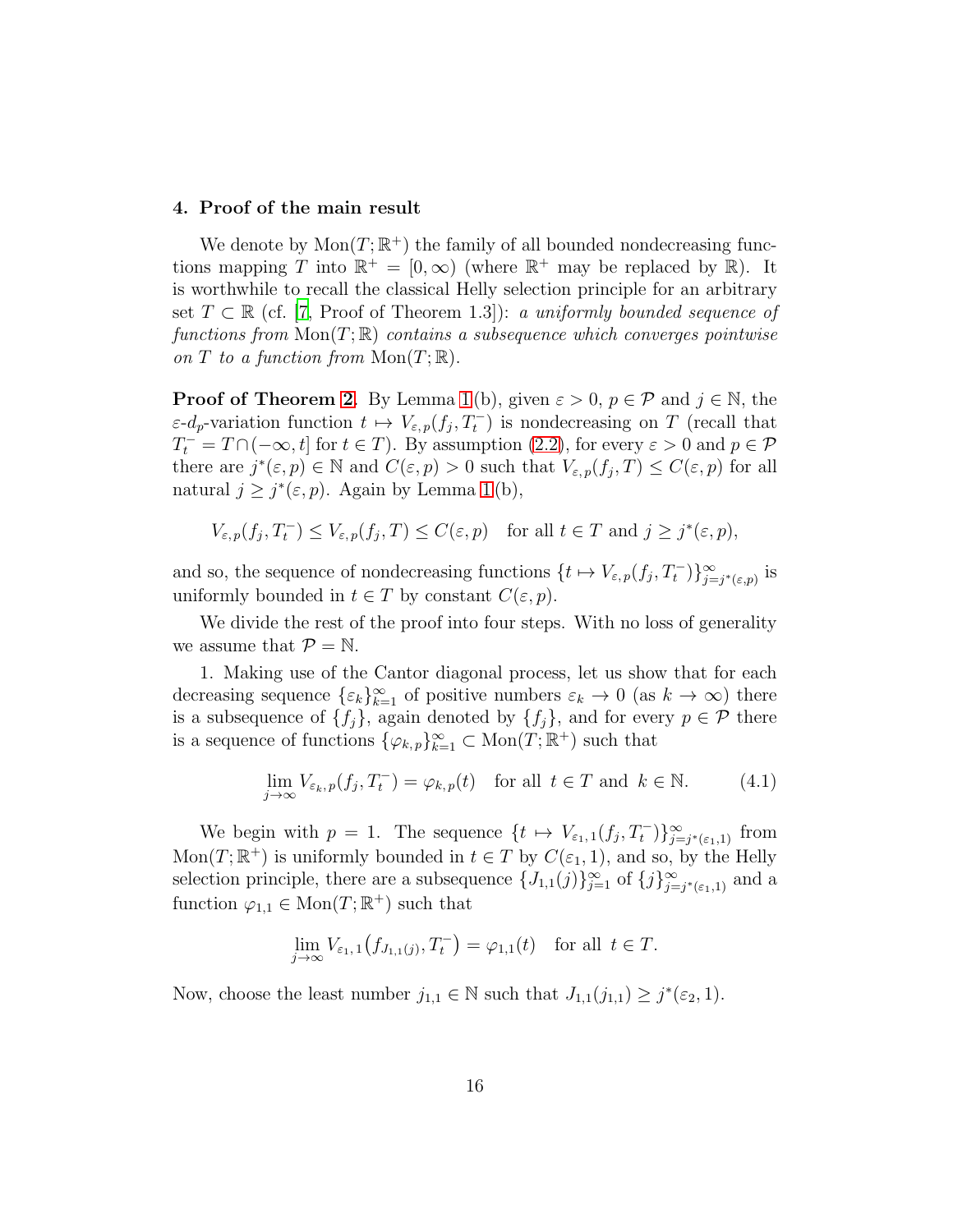Inductively, assume that  $k \geq 2$  and a subsequence  $\{J_{k-1,1}(j)\}_{j=1}^{\infty}$  of  ${j}_{i=0}^{\infty}$  $\sum_{j=j^*(\varepsilon_1,1)}^{\infty}$  and the number  $j_{k-1,1} \in \mathbb{N}$  such that  $J_{k-1,1}(j_{k-1,1}) \geq j^*(\varepsilon_k,1)$ have already been constructed. Since  $\{t \mapsto V_{\varepsilon_k,1}(f_{J_{k-1,1}(j)},T_t^{\scriptscriptstyle{-}})\}_{j=j_{k-1,1}}^{\infty}$  is a sequence from  $\text{Mon}(T;\mathbb{R}^+)$ , uniformly bounded in  $t \in T$  by  $C(\varepsilon_k, 1)$ , the Helly selection principle implies the existence of a subsequence  $\{J_{k,1}(j)\}_{j=1}^{\infty}$ of  $\{J_{k-1,1}(j)\}_{j=j_{k-1,1}}^{\infty}$  and a function  $\varphi_{k,1} \in \text{Mon}(T;\mathbb{R}^+)$  such that

$$
\lim_{j \to \infty} V_{\varepsilon_k, 1}(f_{J_{k,1}(j)}, T_t^-) = \varphi_{k,1}(t) \text{ for all } t \in T.
$$

Given  $k \in \mathbb{N}$ ,  $\{J_{j,1}(j)\}_{j=k}^{\infty}$  is a subsequence of  $\{J_{k,1}(j)\}_{j=1}^{\infty}$ , and so, the diagonal subsequence  $\{f_i^{(1)}\}$  ${j<sup>(1)</sup> \atop j} \}_{j=1}^{\infty} \equiv \{f_{J_{j,1}(j)}\}_{j=1}^{\infty}$  of the original sequence  $\{f_j\}_{j=1}^{\infty}$ satisfies the condition

<span id="page-16-0"></span>
$$
\lim_{j \to \infty} V_{\varepsilon_k, 1}(f_j^{(1)}, T_t^-) = \varphi_{k, 1}(t) \quad \text{for all } t \in T \text{ and } k \in \mathbb{N}.
$$
 (4.2)

Taking into account [\(4.2\)](#page-16-0), again inductively, assume that  $p \in \mathcal{P}$ ,  $p \geq 2$ , and a subsequence  $\{f_i^{(p-1)}\}$  $\{f_j^{(p-1)}\}_{j=1}^{\infty}$  of  $\{f_j^{(1)}\}$  ${j<sup>(1)</sup> \atop j}$  { $j<sup>(1)</sup>$ } at is fying

$$
\lim_{j \to \infty} V_{\varepsilon_k, p-1}(f_j^{(p-1)}, T_t^-) = \varphi_{k, p-1}(t) \text{ for all } t \in T \text{ and } k \in \mathbb{N}
$$

is already chosen. The sequence  $\{t \mapsto V_{\varepsilon_1,p}(f_j^{(p-1)})\}$  $\{g^{(p-1)}, T_t^-\}$  $\sum_{j=j^*(\varepsilon_1,p)}^{\infty}$  of nondecreasing functions on T is uniformly bounded in  $t \in T$  by  $C(\varepsilon_1, p)$ , and so, by the Helly selection principle, there are a subsequence  $\{f_{j_1,\zeta(i)}^{(p-1)}\}$  $\{y_{1,p}(j)\}_{j=1}^{\infty}$  of  $\{f_i^{(p-1)}\}$  $\{y^{(p-1)}\}_{j=1}^{\infty}$  $\sum_{j=j^*(\varepsilon_1,p)}^{\infty}$  (where  $J_{1,p}: \mathbb{N} \to \mathbb{N}$  is a strictly increasing subsequence of  ${j}_{i=0}^{\infty}$  $(\sum_{j=j^*(\varepsilon_1,p)}^{\infty})$  and a function  $\varphi_{1,p} \in \text{Mon}(T;\mathbb{R}^+)$  such that

$$
\lim_{j \to \infty} V_{\varepsilon_1, p}(f_{J_{1, p}(j)}^{(p-1)}, T_t^-) = \varphi_{1, p}(t) \text{ for all } t \in T.
$$

Pick the least number  $j_{1,p} \in \mathbb{N}$  such that  $J_{1,p}(j_{1,p}) \geq j^*(\varepsilon_2, p)$ . Inductively, assume now that  $k \geq 2$  and a subsequence  $\{J_{k-1,p}(j)\}_{j=1}^{\infty}$  of  $\{j\}_{j=1}^{\infty}$  $\sum_{j=j^*(\varepsilon_1,p)}^{\infty}$  and the (least) number  $j_{k-1,p} \in \mathbb{N}$  such that  $J_{k-1,p}(j_{k-1,p}) \geq j^*(\varepsilon_k, p)$  are already chosen. Since  $\{t \mapsto V_{\varepsilon_k, p}(f_{J_{k-1}, p}^{(p-1)})\}$  $J_{k-1,p}(j), T_t^{-}$   $\}$ <sub> $j=<sub>j<sub>k-1,p</sub></sub>$  is a sequence from  $\text{Mon}(T;\mathbb{R}^+),$ </sub> uniformly bounded in  $t \in \tilde{T}$  by  $C(\varepsilon_k, p)$ , the Helly selection principle implies the existence of a subsequence  $\{J_{k,p}(j)\}_{j=1}^{\infty}$  of  $\{J_{k-1,p}(j)\}_{j=j_{k-1,p}}^{\infty}$  and a function  $\varphi_{k,p} \in \text{Mon}(T;\mathbb{R}^+)$  such that

$$
\lim_{j \to \infty} V_{\varepsilon_k, p}(f_{J_{k,p}(j)}^{(p-1)}, T_t^-) = \varphi_{k,p}(t) \text{ for all } t \in T.
$$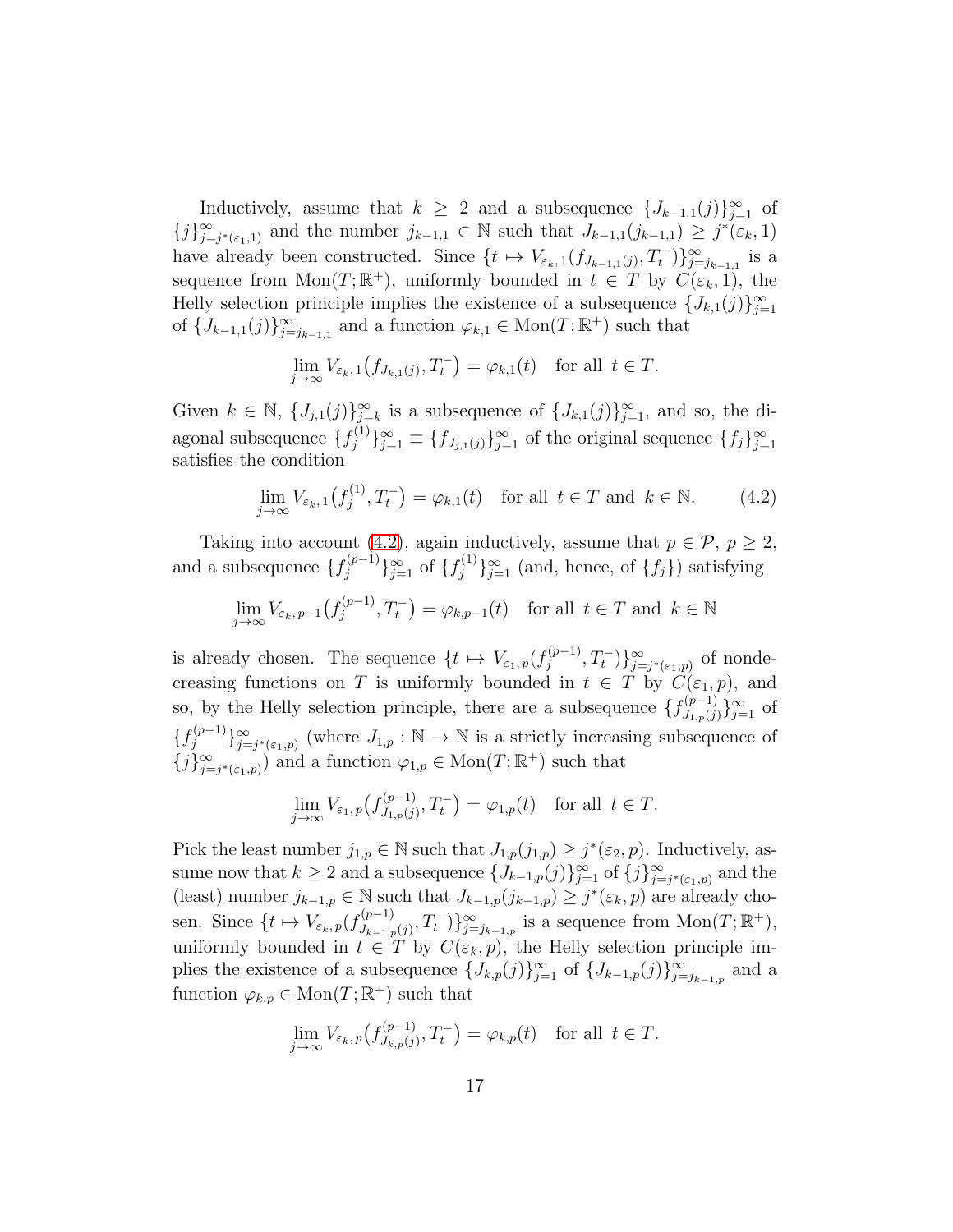Given  $k \in \mathbb{N}$ ,  $\{J_{j,p}(j)\}_{j=k}^{\infty}$  is a subsequence of  $\{J_{k,p}(j)\}_{j=1}^{\infty}$ , and so, the diagonal subsequence  $\{f_i^{(p)}\}$  ${f^{(p)}_j}_{j=1}^{\infty} \equiv \{f^{(p-1)}_{J_{i,p}(j)}\}$  $\{f_{J_{k,p}(j)}^{(p-1)}\}_{j=1}^{\infty}$  of  $\{f_{J_{k,p}(j)}^{(p-1)}\}$  $\{U_{k,p}(j)\}_{j=1}^{\infty}$  satisfies the equality

$$
\lim_{j \to \infty} V_{\varepsilon_k, p}(f_j^{(p)}, T_t^-) = \varphi_{k, p}(t) \quad \text{for all } t \in T \text{ and } k \in \mathbb{N}.
$$

Finally, the diagonal sequence  $\{f_i^{(j)}\}$  ${j(j) \atop j} \}_{j=1}^{\infty}$ , again denoted by  ${f_j} \equiv {f_j}_{j=1}^{\infty}$ , satisfies  $(4.1)$ .

2. Let Q be an at most countable dense subset of T. Note that any point  $t \in T$ , which is not a limit point for T (i.e.,  $T \cap (t - \delta, t + \delta) = \{t\}$  for some  $\delta > 0$ , belongs to Q. Since, for any  $k \in \mathbb{N}$  and  $p \in \mathcal{P}, \varphi_{k,p} \in \text{Mon}(T;\mathbb{R}^+),$  the set  $Q_{k,p} \subset T$  of points of discontinuity of  $\varphi_{k,p}$  is at most countable. Setting  $S = Q \cup \bigcup_{k \in \mathbb{N}} \bigcup_{p \in \mathcal{P}} Q_{k,p}$ , we find that S is an at most countable dense subset of T. Furthermore, if  $S \neq T$ , then every point  $t \in T \setminus S$  is a limit point for T and

<span id="page-17-0"></span> $\varphi_{k,p}$  is continuous on  $T \setminus S$  for all  $k \in \mathbb{N}$  and  $p \in \mathcal{P}$ . (4.3)

Since S is at most countable and  $\{f_j(s) : j \in \mathbb{N}\}\$ is a relatively sequentially compact subset of X for all  $s \in S$ , with no loss of generality we may assume (applying the Cantor diagonal process and passing to a subsequence of  $\{f_i\}$ if necessary) that, for each  $s \in S$ ,  $f_j(s)$  converges in X as  $j \to \infty$  to a unique point denoted by  $f(s) \in X$ , so that  $f : S \to X$  and  $\lim_{j\to\infty} d_p(f_i(s), f(s)) = 0$ for all  $p \in \mathcal{P}$ .

If  $S = T$ , we turn to step 4 below which completes the proof.

3. Assume that  $S \neq T$  and  $t \in T \setminus S$  is arbitrary. Let us prove that  ${f_j(t)}_{j=1}^{\infty}$  is a Cauchy sequence in X, i.e.,

$$
\lim_{j,j'\to\infty} d_p(f_j(t), f_{j'}(t)) = 0 \text{ for all } p \in \mathcal{P}.
$$

Let us fix  $p \in \mathcal{P}$ . Since  $\varepsilon_k \to 0$  as  $k \to \infty$ , given  $\eta > 0$ , choose and fix  $k = k(\eta) \in \mathbb{N}$  such that  $\varepsilon_k \leq \eta$ . By [\(4.3\)](#page-17-0),  $\varphi_{k,p}$  is continuous at t, and so, by the density of S in T, there is  $s = s(\eta, k, t, p) \in S$  such that

$$
|\varphi_{k,p}(t) - \varphi_{k,p}(s)| \le \eta.
$$

Property [\(4.1\)](#page-15-1) implies the existence of  $j^1 = j^1(\eta, k, t, s, p) \in \mathbb{N}$  such that, for all  $j \geq j^1$ , we have

<span id="page-17-1"></span>
$$
|V_{\varepsilon_k, p}(f_j, T_t^-) - \varphi_{k, p}(t)| \le \eta \quad \text{and} \quad |V_{\varepsilon_k, p}(f_j, T_s^-) - \varphi_{k, p}(s)| \le \eta. \tag{4.4}
$$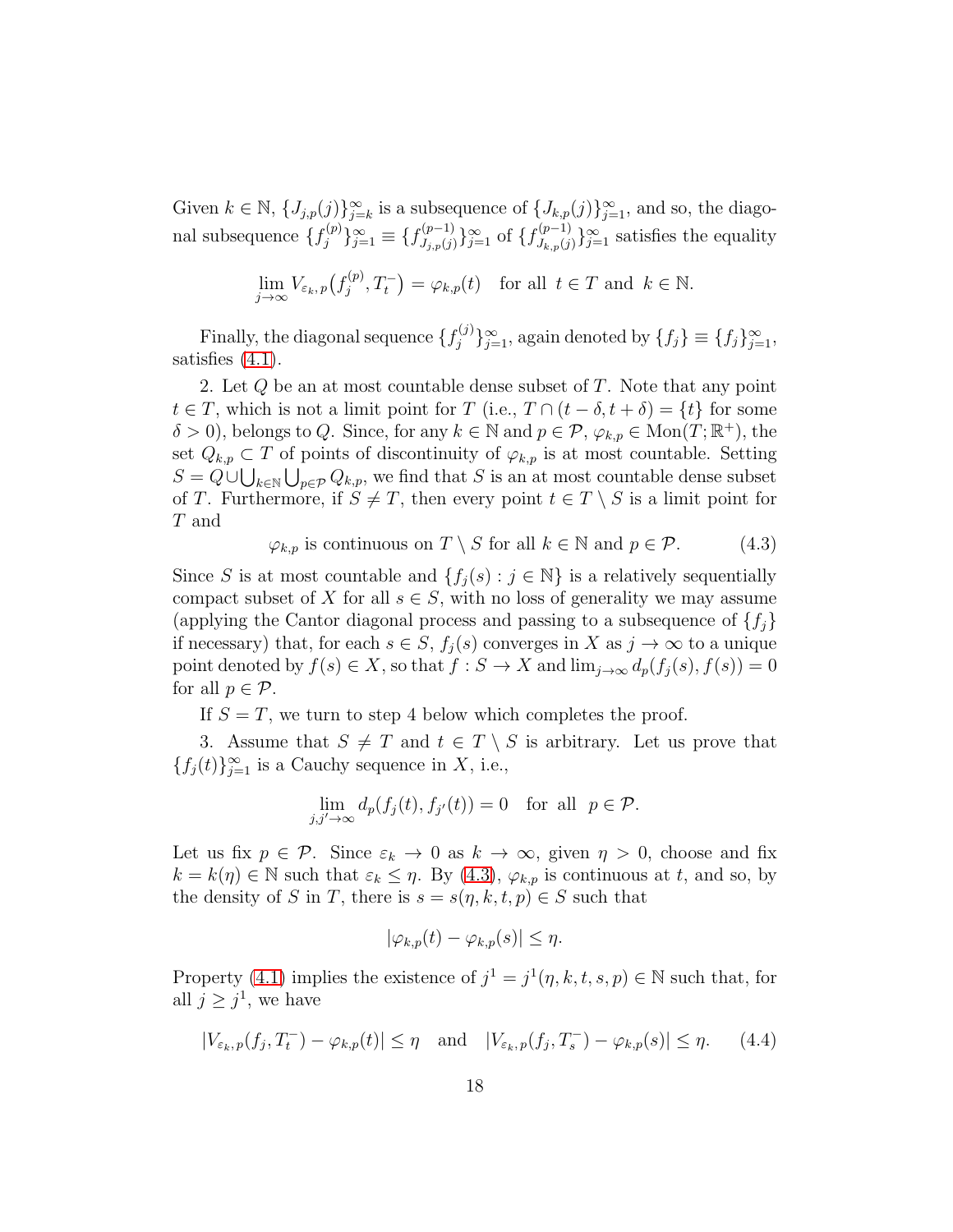Supposing (with no loss of generality) that  $s < t$  and applying Lemma [1](#page-7-0)(e) (in which T is replaced by  $T_t^-$ , so that  $(T_t^-)_s^- = T_s^-$  and  $(T_t^-)_s^+ = T \cap [s, t]$ ), we get

$$
V_{\varepsilon_k, p}(f_j, T \cap [s, t]) \le V_{\varepsilon_k, p}(f_j, T_t^-) - V_{\varepsilon_k, p}(f_j, T_s^-)
$$
  
\n
$$
\le |V_{\varepsilon_k, p}(f_j, T_t^-) - \varphi_{k, p}(t)| + |\varphi_{k, p}(t) - \varphi_{k, p}(s)|
$$
  
\n
$$
+ |\varphi_{k, p}(s) - V_{\varepsilon_k, p}(f_j, T_s^-)|
$$
  
\n
$$
\le \eta + \eta + \eta = 3\eta \quad \text{for all } j \ge j^1.
$$

By the definition of  $V_{\varepsilon_k, p}(f_j, T \cap [s, t])$ , for each  $j \geq j^1$  there is a function  $g_j \in BV_p(T \cap [s, t]; X)$ , also depending on  $\eta$ , k, t, s and p, such that

$$
d_{T\cap[s,t],p}(f_j,g_j) \leq \varepsilon_k
$$
 and  $V_p(g_j,T\cap[s,t]) \leq V_{\varepsilon_k,p}(f_j,T\cap[s,t]) + \eta$ .

These inequalities, [\(3.2\)](#page-6-3) and the definition of  $V_p(\cdot, \cdot)$  imply, for all  $j \geq j^1$ ,

<span id="page-18-0"></span>
$$
d_p(f_j(s), f_j(t)) \le d_p(g_j(s), g_j(t)) + 2d_{T \cap [s,t], p}(f_j, g_j)
$$
  
\n
$$
\le V_p(g_j, T \cap [s,t]) + 2\varepsilon_k \le (3\eta + \eta) + 2\eta = 6\eta.
$$
 (4.5)

Being convergent in the uniform space X, the sequence  $\{f_j(s)\}_{j=1}^{\infty}$  is Cauchy (cf. [\[26,](#page-22-3) Theorem 6.21]), and so, there is  $j^2 = j^2(\eta, s, p) \in \mathbb{N}$  such that  $d_p(f_j(s), f_{j'}(s)) \leq \eta$  for all  $j, j' \geq j^2$ . The number  $j^3 = \max\{j^1, j^2\}$  depends only on  $\eta$ , t and p, and we find, by the triangle inequality for  $d_p$ ,

$$
d_p(f_j(t), f_{j'}(t)) \le d_p(f_j(t), f_j(s)) + d_p(f_j(s), f_{j'}(s)) + d_p(f_{j'}(s), f_{j'}(t))
$$
  
 
$$
\le 6\eta + \eta + 6\eta = 13\eta \text{ for all } j, j' \ge j^3.
$$

Due to the arbitrariness of  $p \in \mathcal{P}$ , this proves that  $\{f_j(t)\}_{j=1}^{\infty}$  is a Cauchy sequence in X. Taking into account that the set  $\{f_j(t) : j \in \mathbb{N}\}\$ is relatively sequentially compact in X, we conclude that the sequence  $\{f_j(t)\}_{j=1}^{\infty}$  has a limit point in X, which we denote by  $f(t) \in X$ . By [\[26,](#page-22-3) Theorem 6.21], a Cauchy sequence in a uniform space converges to its limit point, and so,  $\lim_{j\to\infty} d_p(f_i(t), f(t)) = 0$  for all  $p \in \mathcal{P}$ .

4. Since the uniform space X is Hausdorff, we have shown at the end of steps 2 and 3 that the function  $f : T = S \cup (T \setminus S) \rightarrow X$  is well-defined, and it is the pointwise limit on T of a subsequence  $\{f_{j_k}\}_{k=1}^{\infty}$  of the original sequence  $\{f_j\}_{j=1}^{\infty}$ . It follows from Lemma [1\(](#page-7-0)d) that, given  $p \in \mathcal{P}$  and  $\varepsilon_0 > 0$ ,

$$
|f(T)|_p \le \liminf_{k \to \infty} |f_{j_k}(T)|_p \le \liminf_{k \to \infty} V_{\varepsilon_0, p}(f_{j_k}, T) + 2\varepsilon_0
$$
  

$$
\le \limsup_{j \to \infty} V_{\varepsilon_0, p}(f_j, T) + 2\varepsilon_0 < \infty,
$$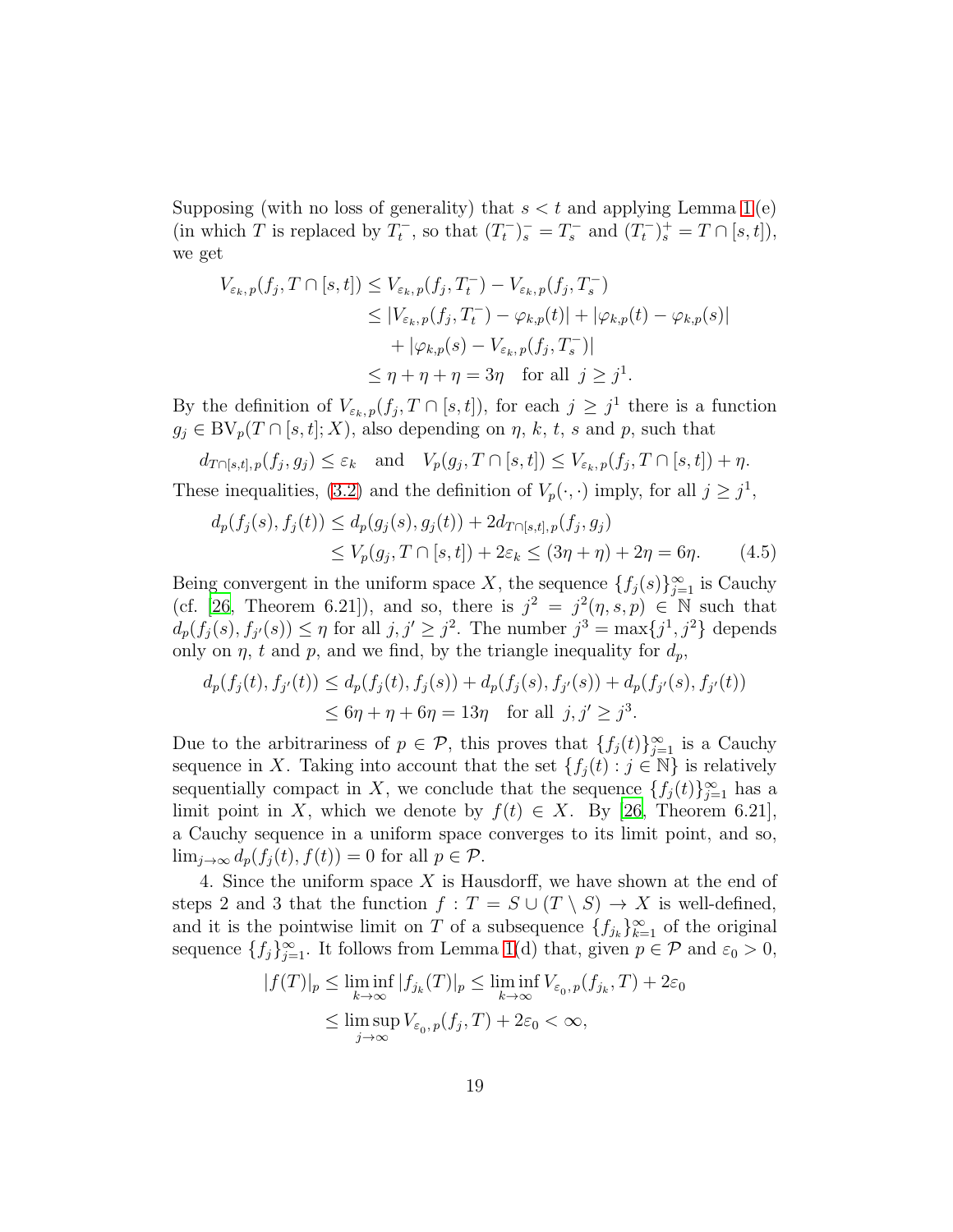and so, f is a bounded function on T (i.e.,  $f \in B(T; X)$ ).

Now, we prove that f is regulated on T. Given  $\tau \in T$ , which is a left limit point for T, let us show that  $d_p(f(s), f(t)) \to 0$  as  $T \ni s, t \to \tau - 0$  for all  $p \in \mathcal{P}$  (similar arguments apply in the case when  $\tau' \in T$  is a right limit point for T). Given  $p \in \mathcal{P}$ , this is equivalent to showing that for every  $\eta > 0$  there is  $\delta = \delta(\eta, p) > 0$  such that  $d_p(f(s), f(t)) \leq 7\eta$  for all  $s, t \in T \cap (\tau - \delta, \tau)$ with  $s < t$ . Recall that the (finally) extracted subsequence of the original sequence  $\{f_i\}$ , again denoted by  $\{f_i\}$  here, satisfies condition [\(4.1\)](#page-15-1), and  $f_i \rightarrow f$  pointwise on T.

Let  $p \in \mathcal{P}$  and  $\eta > 0$  be arbitrarily fixed. Since  $\varepsilon_k \to 0$  as  $k \to \infty$ , pick and fix natural  $k = k(\eta)$  such that  $\varepsilon_k \leq \eta$ , and since  $\varphi_{k,p} \in \text{Mon}(T;\mathbb{R}^+)$ and  $\tau \in T$  is a left limit point for T, the left limit  $\lim_{T \ni t \to \tau-0} \varphi_{k,p}(t) \in \mathbb{R}^+$ exists. Hence, there is  $\delta = \delta(\eta, k, p) > 0$  such that  $|\varphi_{k,p}(t) - \varphi_{k,p}(s)| \leq \eta$  for all  $s, t \in T \cap (\tau - \delta, \tau)$ . By virtue of [\(4.1\)](#page-15-1), for any  $s, t \in T \cap (\tau - \delta, \tau)$  there is  $j^1 = j^1(\eta, k, s, t, p) \in \mathbb{N}$  such that, if  $j \geq j^1$ , then the inequalities [\(4.4\)](#page-17-1) hold. Arguing exactly the same way as in between the lines  $(4.4)$  and  $(4.5)$ , we find that  $d_p(f_j(s), f_j(t)) \leq 6\eta$  for all  $j \geq j^1$ . Noting that  $f_j(s) \to f(s)$ and  $f_i(t) \to f(t)$  in X as  $j \to \infty$ , by the triangle inequality for  $d_p$ , we get

$$
|d_p(f_j(s), f_j(t)) - d_p(f(s), f(t))| \le d_p(f_j(s), f(s)) + d_p(f_j(t), f(t)) \to 0
$$

as  $j \to \infty$ . So, there is  $j^2 = j^2(\eta, s, t, p) \in \mathbb{N}$  such that  $d_p(f(s), f(t)) \leq$  $d_p(f_j(s), f_j(t)) + \eta$  for all  $j \geq j^2$ . Thus, choosing  $j \geq \max\{j^1, j^2\}$ , we obtain  $d_p(f(s), f(t)) \leq 6\eta + \eta = 7\eta.$ 

This completes the proof of Theorem [2.](#page-6-0)

$$
\Box
$$

Remark 2. Theorem [2](#page-6-0) is an extension of the Helly-type selection principles from [\[21](#page-22-7), Theorem 3.8] (for  $T = [a, b]$  and  $X = \mathbb{R}^{N}$ ) and [\[14,](#page-22-4) Theorem 3] (for any  $T \subset \mathbb{R}$  and a metric space X). It also extends Theorem 8 from [\[10\]](#page-21-9), in which, under the assumptions of Theorem [2,](#page-6-0) condition [\(2.2\)](#page-6-2) is replaced by a more stringent one:  $C_p \equiv \sup_{j \in \mathbb{N}} V_p(f_j, T) < \infty$  for all  $p \in \mathcal{P}$ . In fact, by Lemma [1](#page-7-0)(c),  $V_{\varepsilon,p}(f_j,T) \leq C_p$  for all  $j \in \mathbb{N}, \varepsilon > 0$  and  $p \in \mathcal{P}$ , and so,  $(2.2)$  is fulfilled. Now, if, according to Theorem [2,](#page-6-0) a subsequence of  $\{f_i\}$ converges pointwise on T to a function  $f \in X^T$ , then property [\(3.6\)](#page-7-2) implies  $V_p(f, T) \leq C_p$  for all  $p \in \mathcal{P}$ , i.e.,  $f \in BV(T; X)$ .

Remark 3. Condition [\(2.2\)](#page-6-2) in Theorem [2](#page-6-0) is necessary for the uniformly convergent sequence  $\{f_j\} \subset X^T$  in the following sense: if  $f_j \implies f$  on T,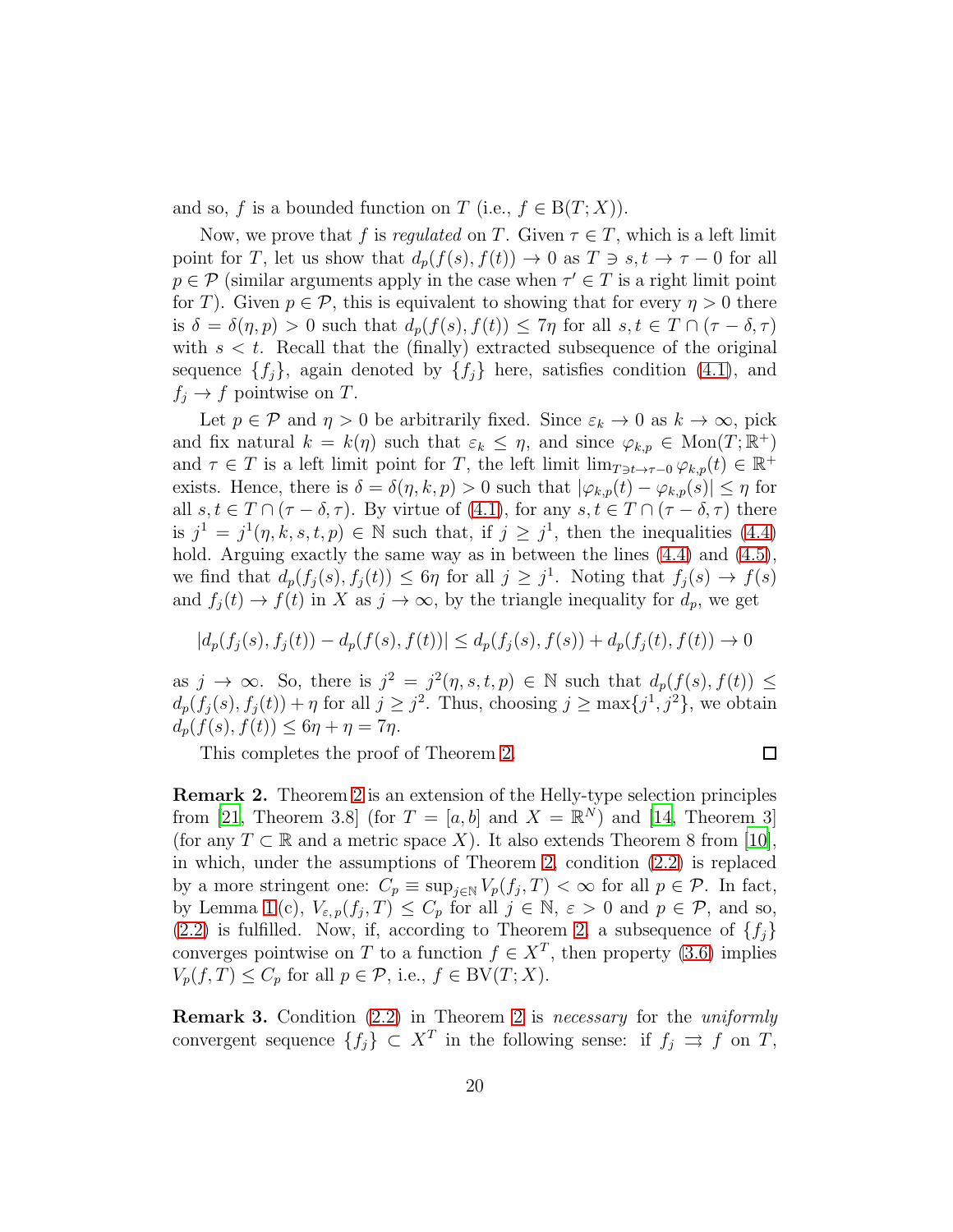where  $f \in X^T$  is such that  $V_{\varepsilon,p}(f,T) < \infty$  for all  $\varepsilon > 0$  and  $p \in \mathcal{P}$ , then, by virtue of Lemma [2](#page-12-0)(a), for all  $0 < \varepsilon' < \varepsilon$  and  $p \in \mathcal{P}$ , we have

$$
\limsup_{j\to\infty} V_{\varepsilon,p}(f_j,T) \leq V_{\varepsilon-0,p}(f,T) \leq V_{\varepsilon',p}(f,T) < \infty.
$$

**Example 5.** Condition  $(2.2)$  in Theorem [2](#page-6-0) is not necessary for the *pointwise* convergent sequence  $\{f_j\} \subset X^T$  (cf. also Examples 4.7, 4.10 and 4.11 in [\[13](#page-22-14)]). This can be illustrated by the sequence  $\{f_i\}$  from Example [4,](#page-14-0) where  $I = [0, 1]$ . We assert that if  $p \in \mathcal{P}$  is such that  $d_p(x, y) > 0$ , and  $0 < \varepsilon < d_p(x, y)/2$ , then  $\lim_{j\to\infty} V_{\varepsilon,p}(f_j,I) = \infty$ . In fact, given  $j \in \mathbb{N}$ , we set  $t_k = k/j!$  (so that  $f_j(t_k) = x$  for  $k = 0, 1, \ldots, j!$ , and  $s_k = (t_{k-1} + t_k)/2 = (k - \frac{1}{2})$  $\frac{1}{2}$ )/j! (so that  $f_j(s_k) = y$  for  $k = 1, 2, \ldots, j!$ . This induces a partition of  $I = [0, 1]$ :

$$
0 = t_0 < s_1 < t_1 < s_2 < t_2 < \ldots < s_{j!-1} < t_{j!-1} < s_{j!} < t_{j!} = 1.
$$

Supposing  $g \in X^I$  is arbitrary such that  $d_{I,p}(f_j,g) \leq \varepsilon$ , by virtue of the definition of  $V_p(g, I)$  and [\(3.2\)](#page-6-3), we find

$$
V_p(g, I) \ge \sum_{k=1}^{j!} d_p(g(t_k), g(s_k)) \ge \sum_{k=1}^{j!} (d_p(f(t_k), f(s_k)) - 2\varepsilon) = j! \cdot (d_p(x, y) - 2\varepsilon).
$$

By definition  $(2.1)$ ,  $V_{\varepsilon,p}(f_j,I) \geq j! \cdot (d_p(x,y)-2\varepsilon)$ , which proves our assertion.

**Example 6.** Theorem [2](#page-6-0) is inapplicable to the sequence  $\{f_i\}$  from Exam-ple [2,](#page-13-0) because (although  $f_j \implies f \equiv \mathcal{D}_{x,y}$  on I)  $\lim_{j\to\infty} V_{\varepsilon}(f_j,I) = \infty$  for  $\varepsilon = ||x - y||/2$ . The reason here is that the limit function  $\mathcal{D}_{x,y}$  is not regulated if  $x \neq y$ .

Nevertheless, Theorem [2](#page-6-0) can be applied to sequences of non-regulated functions. Let  $\{x_j\}$  and  $\{y_j\}$  be two sequences in the uniform space X such that  $x_j \neq y_j$  for all  $j \in \mathbb{N}$ ,  $x_j \to x$  and  $y_j \to x$  in X as  $j \to \infty$  for some  $x \in X$ . The sequence  $f_j = \mathcal{D}_{x_j, y_j}$  converges uniformly on  $I = [a, b]$  to the constant function  $f(t) \equiv x$  on I:

$$
d_{I,p}(f_j, f) = \max\{d_p(x_j, x), d_p(y_j, x)\} \to 0 \text{ as } j \to \infty \text{ for all } p \in \mathcal{P}.
$$

Given  $p \in \mathcal{P}$  and  $\varepsilon > 0$ , there is  $j_0 = j_0(p, \varepsilon) \in \mathbb{N}$  such that  $d_p(x_j, y_j) \leq \varepsilon$ for all  $j \ge j_0$ , and so, by [\(3.12\)](#page-11-2),  $V_{\varepsilon,p}(f_j, I) = 0$  for all  $j \ge j_0$ . This implies condition [\(2.2\)](#page-6-2):

$$
\limsup_{j \to \infty} V_{\varepsilon,p}(f_j, I) \leq \sup_{j \geq j_0} V_{\varepsilon,p}(f_j, I) = 0.
$$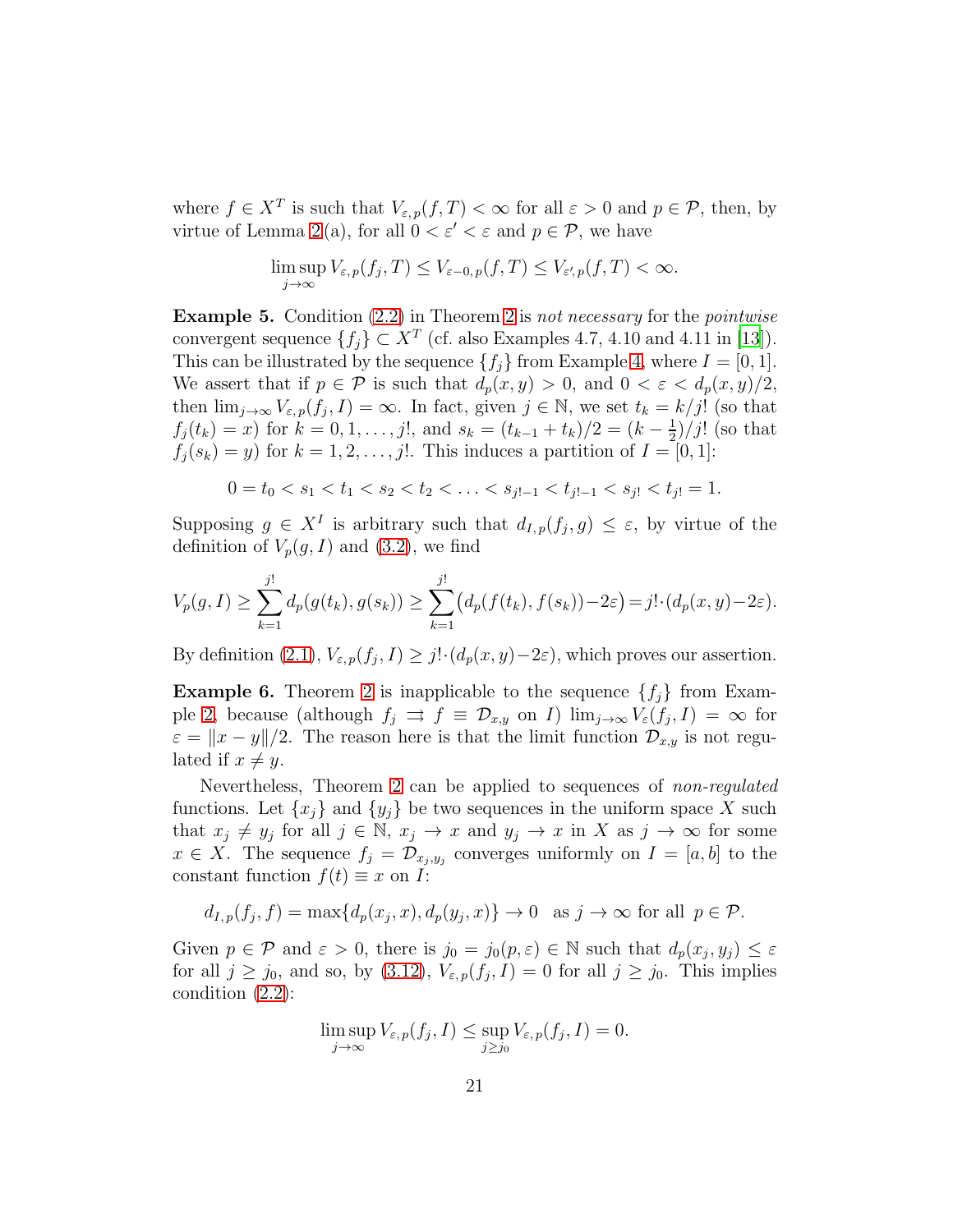Applying Theorem [2](#page-6-0) and the diagonal process over expanding intervals, we get the following local version of Theorem [2:](#page-6-0)

**Theorem 3.** Under the assumptions of Theorem [2](#page-6-0), suppose that condition [\(2.2\)](#page-6-2) is replaced by (the local one)

lim sup  $\limsup_{j\to\infty} V_{\varepsilon,p}(f_j,T\cap[a,b]) < \infty$  for all  $a,b\in T$ ,  $a\leq b, \varepsilon > 0$  and  $p\in\mathcal{P}$ .

Then, there is a subsequence of  $\{f_i\}$  which converges pointwise on T to a function  $f \in \text{Reg}(T; X)$  such that  $f \in B(T \cap [a, b]; X)$  for all  $a, b \in T$ ,  $a \leq b$ .

## References

- <span id="page-21-10"></span>[1] A. Arhangel'skii, M. Tkachenko, Topological groups and related structures, Atlantis Press /World Scientific, Amsterdam – Paris, 2008.
- <span id="page-21-4"></span>[2] G. Aumann, Reelle Funktionen, Springer-Verlag, Berlin, 1954.
- <span id="page-21-5"></span>[3] V. Barbu, Th. Precupanu, Convexity and Optimization in Banach Spaces, second ed., Reidel, Dordrecht, 1986.
- <span id="page-21-8"></span>[4] N. Bourbaki, General Topology (Chapters 1–4), Springer-Verlag, 1987.
- <span id="page-21-6"></span>[5] Z. A. Chanturiya, The modulus of variation of a function and its application in the theory of Fourier series, Soviet Math. Dokl. 15 (1) (1974) 67–71.
- <span id="page-21-0"></span>[6] V. V. Chistyakov, On the theory of multivalued mappings of bounded variation of one real variable, Sb. Math. 189 (5/6) (1998) 797–819.
- <span id="page-21-1"></span>[7] V. V. Chistyakov, Selections of bounded variation, J. Appl. Anal. 10 (1) (2004) 1–82.
- <span id="page-21-2"></span>[8] V. V. Chistyakov, The optimal form of selection principles for functions of a real variables, J. Math. Anal. Appl. 310 (2) (2005) 609–625.
- <span id="page-21-7"></span>[9] V. V. Chistyakov, A selection principle for functions with values in a uniform space, Dokl. Math. 74 (1) (2006) 559–561.
- <span id="page-21-9"></span>[10] V. V. Chistyakov, A pointwise selection principle for functions of a real variable with values in a uniform space, Siberian Adv. Math. 16 (3) (2006) 15–41.
- <span id="page-21-3"></span>[11] V. V. Chistyakov, Metric Modular Spaces: Theory and Applications, Springer Briefs in Mathematics, Springer, Cham, 2015.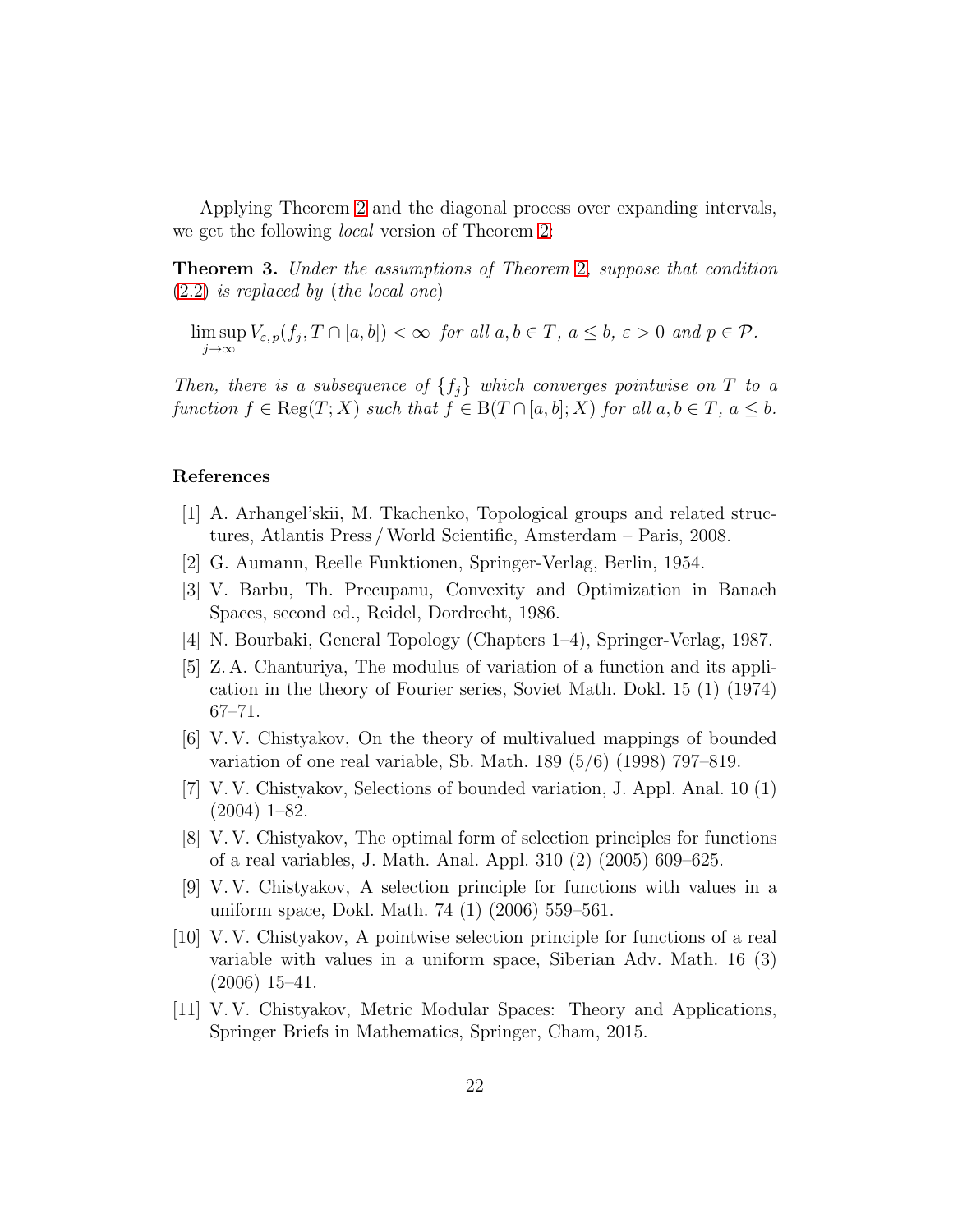- <span id="page-22-9"></span>[12] V. V. Chistyakov, Asymmetric variations of multifunctions with application to functional inclusions, J. Math. Anal. Appl. 478 (2) (2019) 421–444.
- <span id="page-22-14"></span>[13] V. V. Chistyakov, The approximate variation to pointwise selection principles, arXiv: 1910.08490 (2019, 67 pp.).
- <span id="page-22-4"></span>[14] V. V. Chistyakov, S. A. Chistyakova, The joint modulus of variation of metric space valued functions and pointwise selection principles, Studia Math. 238 (1) (2017) 37–57.
- <span id="page-22-5"></span>[15] V. V. Chistyakov, S. A. Chistyakova, Pointwise selection theorems for metric space valued bivariate functions, J. Math. Anal. Appl. 452 (2) (2017) 970–989.
- <span id="page-22-6"></span>[16] V. V. Chistyakov, C. Maniscalco, Yu. V. Tretyachenko, Variants of a selection principle for sequences of regulated and non-regulated functions, in: L. De Carli, K. Kazarian and M. Milman (Eds.), Topics in Classical Analysis and Applications in Honor of Daniel Waterman, World Scientific Publishing, Hackensack, NJ, 2008, pp. 45–72.
- <span id="page-22-10"></span>[17] V.V. Chistyakov, D. Repovš, Selections of bounded variation under the excess restrictions, J. Math. Anal. Appl. 331 (2) (2007) 873–885.
- <span id="page-22-2"></span>[18] J. Dieudonné, Foundations of Modern Analysis, Academic Press, New York, 1960.
- <span id="page-22-12"></span> $[19]$  R. M. Dudley, R. Norvaiša, Differentiability of Six Operators on Nonsmooth Functions and p-Variation, Springer-Verlag, Berlin, 1999.
- <span id="page-22-15"></span>[20] R. Engelking, General Topology, Heldermann, Berlin, 1989.
- <span id="page-22-7"></span>[21] D. Fraňková, Regulated functions, Math. Bohem. 116 (1) (1991) 20–59.
- <span id="page-22-13"></span>[22] C. Goffman, G. Moran, D. Waterman, The structure of regulated functions, Proc. Amer. Math. Soc. 57 (1) (1976) 61–65.
- <span id="page-22-0"></span>[23] E. Helly, Über lineare Funktionaloperationen, Sitzungsber. Naturwiss. Kl. Kaiserlichen Akad. Wiss. Wien 121 (1912) 265–297.
- <span id="page-22-1"></span>[24] T. H. Hildebrandt, Introduction to the Theory of Integration, Academic Press, New York, London, 1963.
- <span id="page-22-11"></span>[25] R. L. Jeffery, Generalized integrals with respect to functions of bounded variation, Canad. J. Math. 10 (1958) 617–628.
- <span id="page-22-3"></span>[26] J. L. Kelley, General Topology, Van Nostrand, Princeton, NJ, 1957.
- <span id="page-22-8"></span>[27] J. Musielak, W. Orlicz, On generalized variations (I), Studia Math. 18 (1959) 11–41.